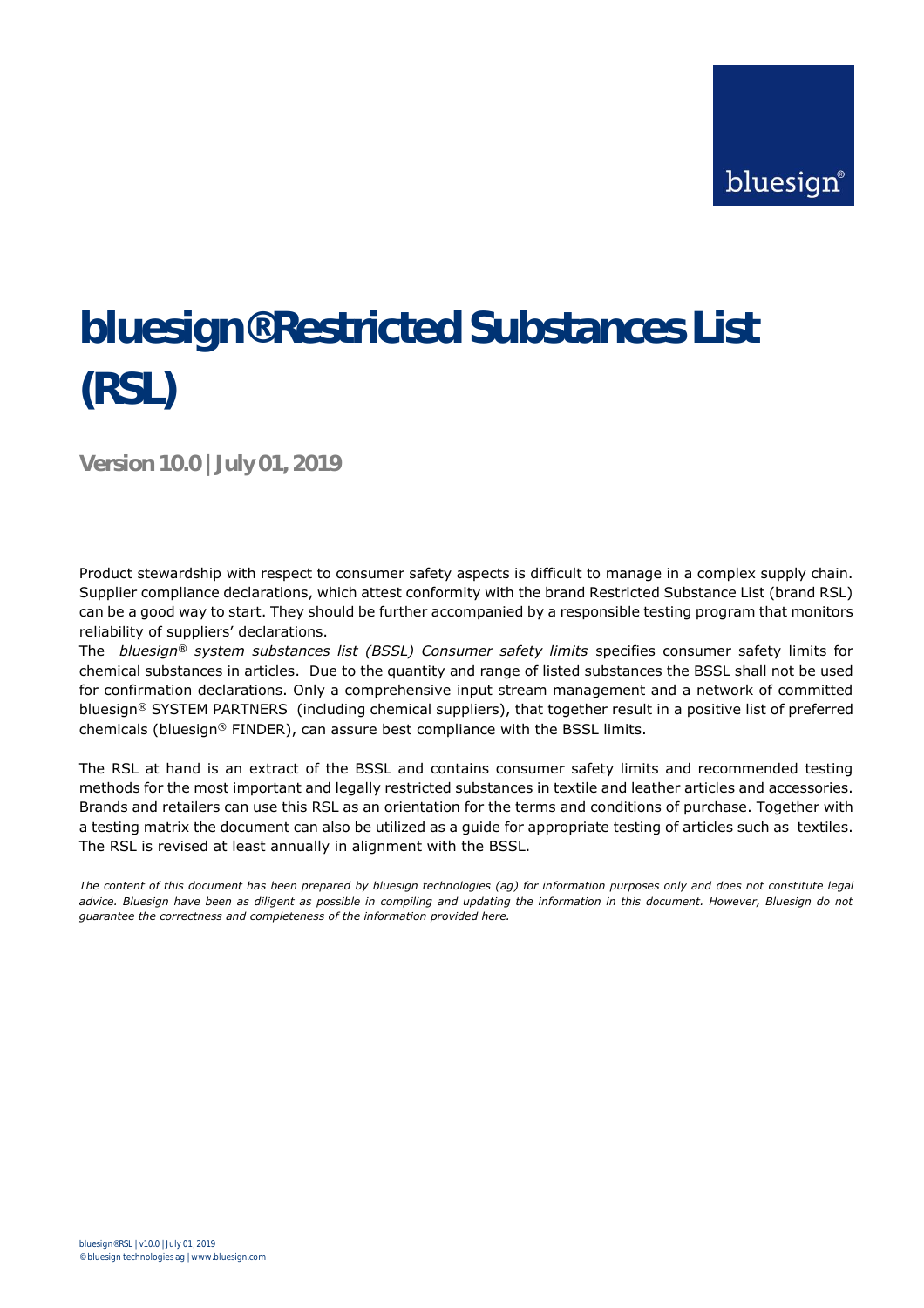## **1 Definitions**

#### **1.1 Accessory**

A component of a consumer product which is not classified as a textile fabric (e.g. button, label, zipper, etc.).

#### **1.2 Article**

An object which during production is given a special shape, surface or design, which determines its function to a greater degree than does its chemical composition (fibers, textile fabrics, buttons, zippers, etc.).

#### **1.3 BSSL**

bluesign® system substances list (BSSL) Consumer safety limits. A list that specifies consumer safety limits for chemical substances in articles. It also defines usage bans for chemical substances prohibited from the manufacturing of articles.

#### **1.4 CAS**

CAS registry numbers are unique numerical [identifiers](file://///asc005/wiki/Identifier) fo[r chemical elements,](file://///asc005/wiki/Chemical_element) [compounds,](file://///asc005/wiki/Chemical_compound) [polymers,](file://///asc005/wiki/Polymer) biological sequences, mixtures and [alloys.](file://///asc005/wiki/Alloy) [Chemical Abstracts Service](file://///asc005/wiki/Chemical_Abstracts_Service) (CAS), a division of the [American Chemical Society,](file://///asc005/wiki/American_Chemical_Society) assigns these identifiers to every chemical that has been described in the literature. The intention is to make database searches more convenient, as chemicals often have many names. Almost all molecule databases today allow searching by CAS number.

#### **1.5 Chemical substance**

A chemical element and its compounds with constant composition and properties. It is defined by the CAS number.

#### **1.6 Component**

A part of an article that can be distinguished according to the material composition, the functionality and/or the color and is easily, mechanically separated from the other components.

#### **1.7 Detection limit (DL)**

The detection limit is the lowest quantity of a substance that can be distinguished from the absence of that substance following a prescribed analytical method.

#### **1.8 Limit value**

The maximum amount of chemical substances permitted in articles for the usage ranges A, B and C.

#### **1.9 Mixture**

A chemical product composed of two or more substances. It can be, for example, a colorant or an auxiliary.

#### **1.10 Several**

Several means, that the whole substance group is restricted although not all substances that are restricted are explicitly listed. The listed examples represent only those substances, which should be considered if substance group is intended for testing.

#### **1.11 Traces**

Although there is a ban for a chemical substance, residual amounts of this substance may be contained in a product from a non-intended source. In this case, a limit is defined to minimize these currently unavoidable traces.

#### **1.12 Usage ban**

For several chemical substances or substance groups a usage ban is defined. For these substances or substance groups intentional use in manufacturing of articles is prohibited. That means that chemical products (e.g. colorants or textile auxiliaries) used for manufacturing of articles must not intentionally contain these substances or substance groups.

The aim of a usage ban is to avoid release of harmful substances to the environment and to avoid occurrence in the manufactured article by applying the precautionary principle.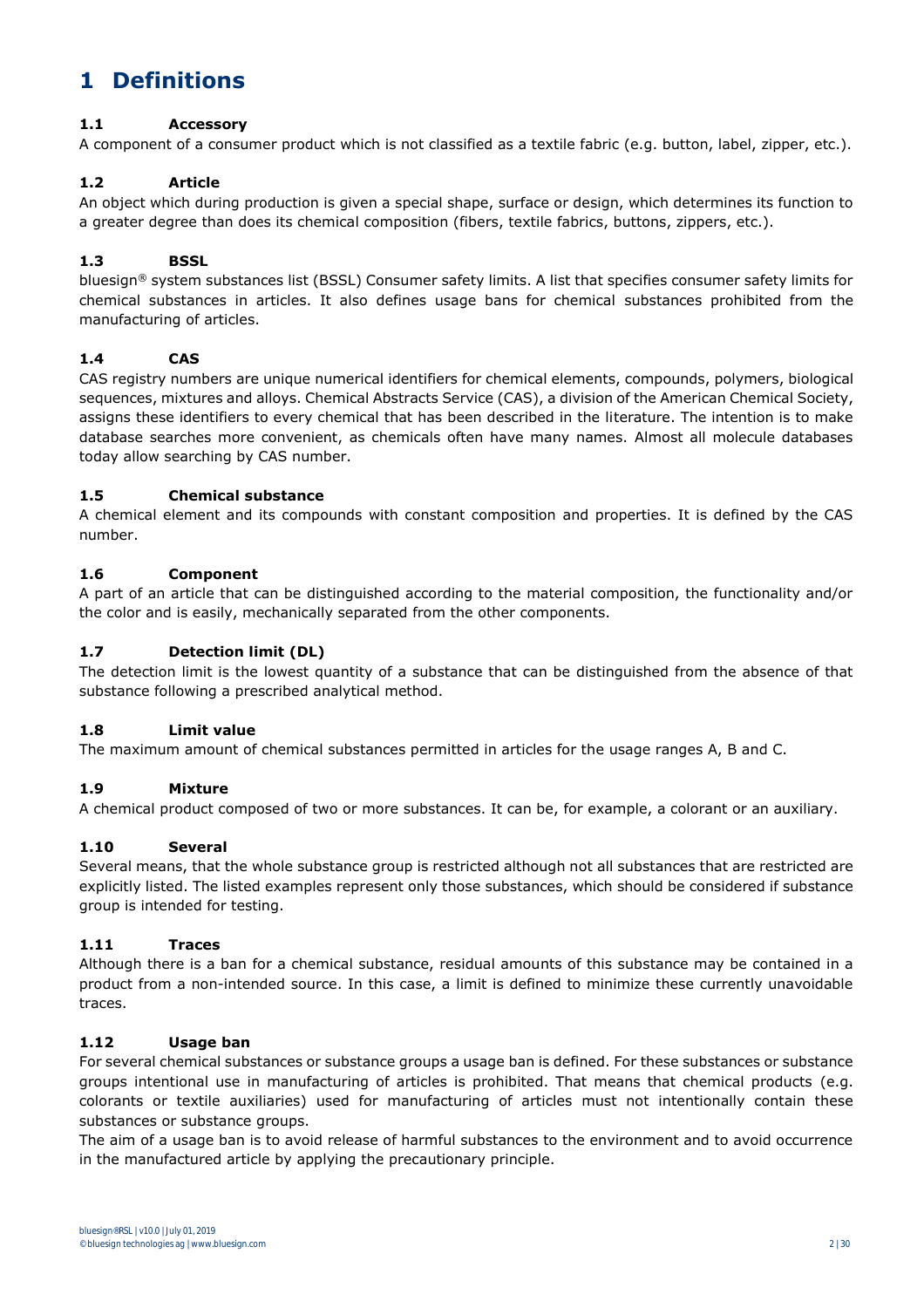#### **1.13 Usage range**

Usage ranges classify consumer goods according to their consumer safety relevance.

Three usage ranges (A, B, C) are defined with A being the most stringent category concerning limit values/bans:

- Usage Range A: Next to skin use and baby articles (0 to 3 years)
- Usage Range B: Occasional skin contact
- Usage Range C: No skin contact

## **2 Scope**

The document specifies restrictions (limits and bans) for chemical substances in

- articles made of textile and leather
- accessories for textile and leather articles

#### **2.1 Application**

The limits and restrictions have to be applied for each individual component of an intermediate or finished article. A component is each part of an article that can be distinguished according to the material composition and/or functionality and/or color and is easily mechanically separated from other components.

### **3 Testing methods**

The testing methods listed in the last column of the table in chapter 4 are the recommended ones. The testing methods column consists of two entries: sample preparation, e.g. extraction, digestion, derivatisation and the test method, i.e. the actual measurement.

Depending on their availability international or national standards are also given for several substances and these methods may be applied. Other accredited methods can only be applied if it can be verified that equivalent results are obtained.

|                             |                         |                  | Time (min)    | <b>Other</b>      |
|-----------------------------|-------------------------|------------------|---------------|-------------------|
| Sample preparation          | Solvent(s)              | Temperature (°C) |               | requirements      |
|                             | Potassium hydroxide     |                  |               | Derivatisation    |
| Extraction with KOH         | (1M)                    | 90               | $12-15$ hours | with Acetic       |
|                             |                         |                  |               | anhydride         |
| Extraction with MeOH        | Methanol                | 70               | 60            | Ultrasonic bath   |
| <b>Extraction with THF</b>  | Tetrahydrofuran         | 40               | 60            |                   |
| Extraction with DCM         | Dichloromethane         | 40               | 60            | Ultrasonic bath   |
| <b>Extraction with MTBE</b> | Methyl tert-butyl ether | 60               | 60            | Ultrasonic bath   |
| Extraction with             | Methanol/Acetonitrile   | 70               | 30            | Ultrasonic bath   |
| MeOH/Acetonitrile           | (1:1)                   |                  |               |                   |
| Extraction with             | Hexane/Dichloroethane   | 70               | 60            |                   |
| Hexane/Dichloroethane       | (1:1)                   |                  |               |                   |
| ASE - Accelerated           | Acetone/Hexane          | 100              |               |                   |
| Solvent Extraction          | (1:1)                   |                  |               |                   |
| ASE - Accelerated           |                         | 40               |               |                   |
| Solvent Extraction          | Ethyl acetate           |                  |               |                   |
| Soxhlet Extraction          | Acetone/Hexane          |                  | 480           |                   |
|                             | (1:1)                   |                  |               |                   |
| Headspace                   |                         | 120              | 45            |                   |
| <b>DIN EN ISO 105-E04</b>   | Acidic sweat solution   | 37               | 60            | Textile to liquor |
| (2013)                      |                         |                  |               | ratio 1:50        |

Details of the respective sample preparation methods can be found in the table below:

For headspace measurements a purge & trap gas chromatography is recommended.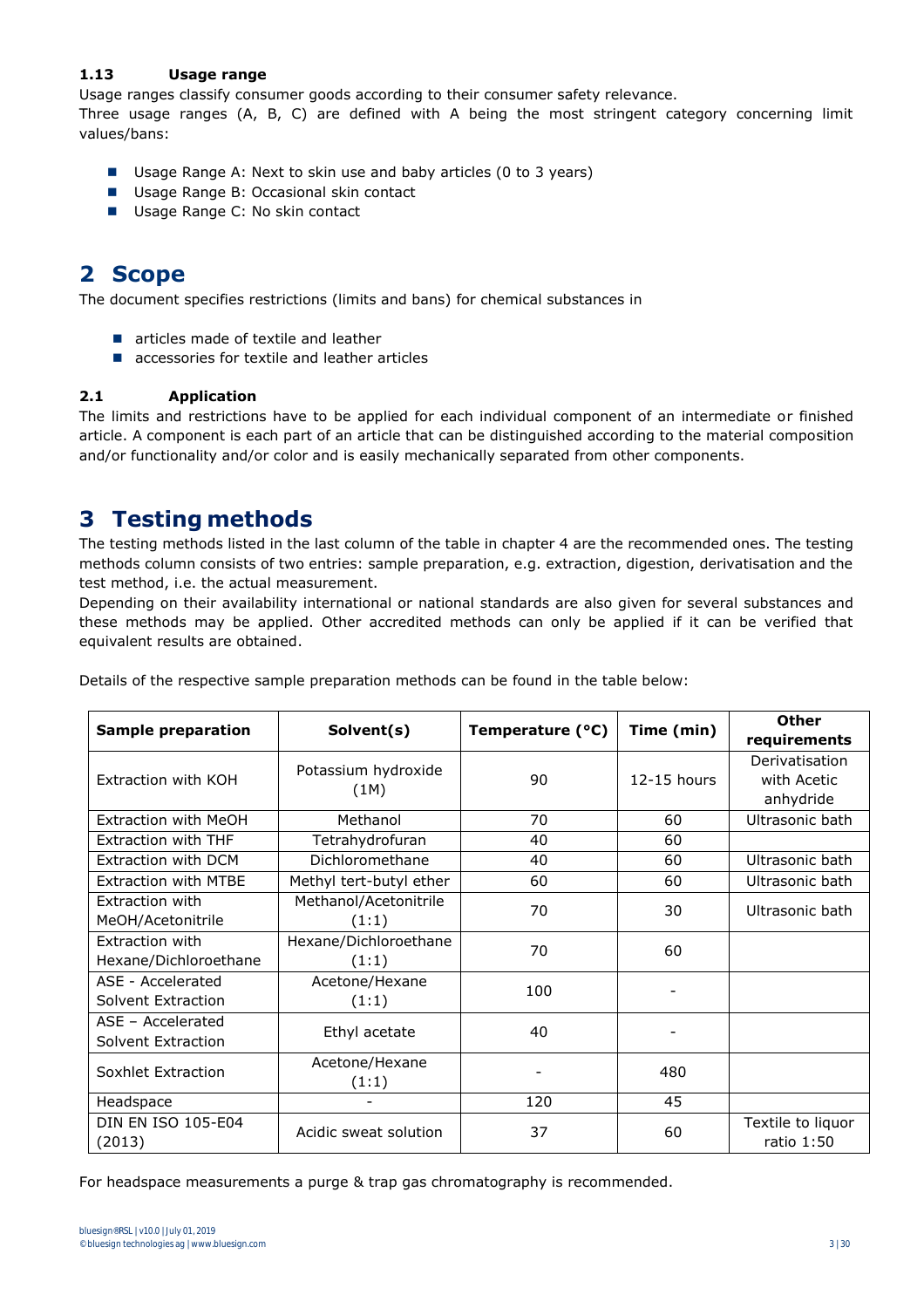## **4 Restricted parameters and substances**

|                                              |                                                                                                     | LIMIT [mg/kg]         |   | <b>RECOMMENDED</b>                                                           |
|----------------------------------------------|-----------------------------------------------------------------------------------------------------|-----------------------|---|------------------------------------------------------------------------------|
| <b>PARAMETER</b>                             | A                                                                                                   | B                     | C | <b>SAMPLE PREPARATION //</b><br><b>TEST METHOD</b>                           |
|                                              |                                                                                                     | Non-leather products: |   | ISO 3071 (2005)                                                              |
| рH                                           |                                                                                                     | $4.0 - 7.5$           |   |                                                                              |
|                                              |                                                                                                     | Leather products:     |   | ISO 4045 (2008)                                                              |
|                                              |                                                                                                     | $3.5 - 7.5$           |   |                                                                              |
| Odor                                         | No unpleasant odor<br>shall be emitted from<br>the products                                         |                       |   | SNV 195 651                                                                  |
| <b>Color Fastness Properties</b>             |                                                                                                     |                       |   |                                                                              |
| Color fastness to perspiration               | Textiles dyed with<br>disperse or metal<br>complex dyes:<br>at least $3 - 4$ ,<br>the goal is $> 4$ |                       |   | ISO 105-E04 (2013)                                                           |
| Color fastness to saliva and<br>perspiration | Fast<br>(corresponds to level 5<br>of 5-step grey scale<br>described in ISO 105-<br>A02 (1993)      |                       |   | §64 LFGB BVL B 82.10-1<br>in combination with DIN<br>53160-1 and $-2$ (2010) |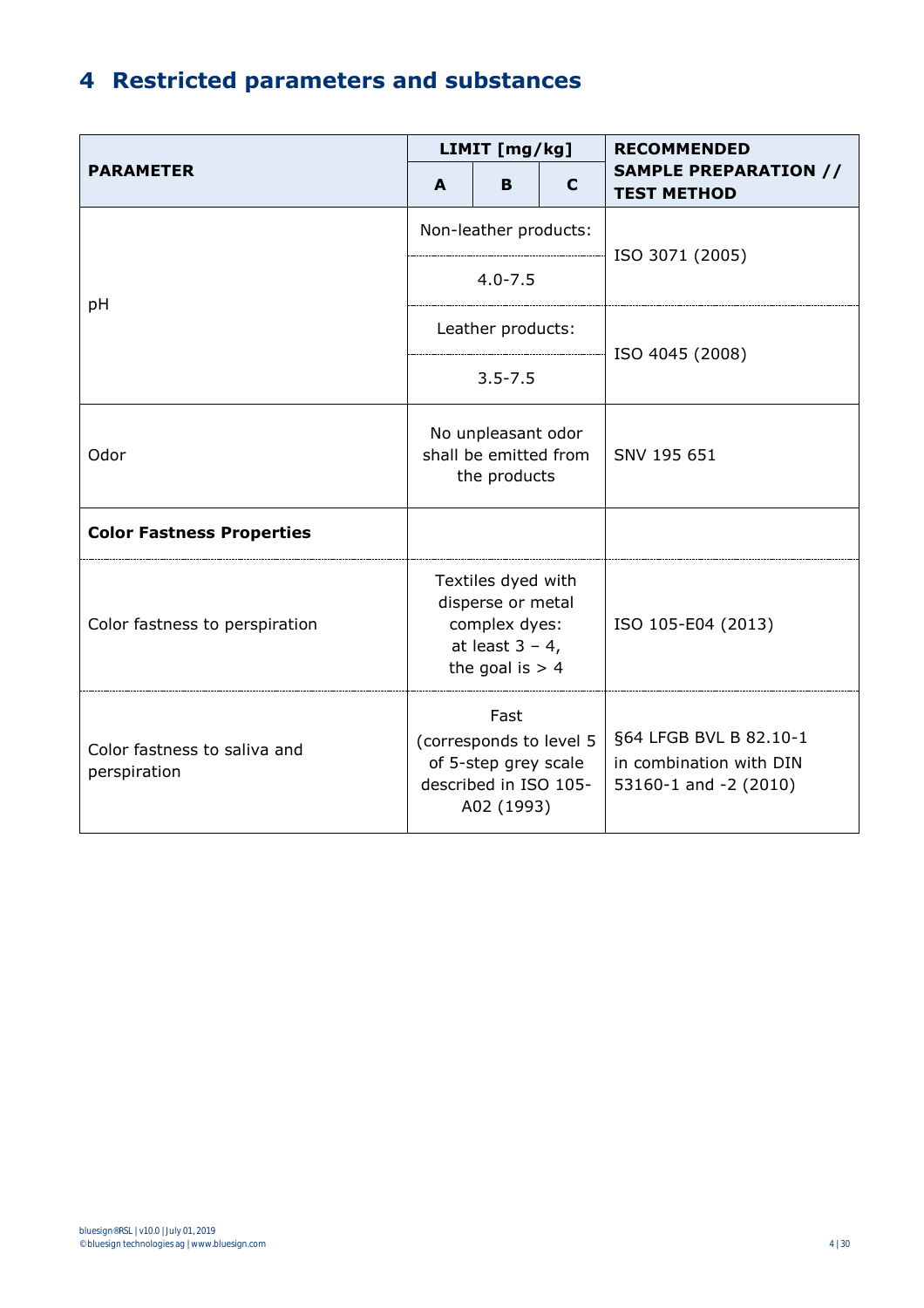|                                                                                                                                                                                                                                                                            |                                                                                         | LIMIT [mg/kg] |     | <b>RECOMMENDED</b>                                                                                                                                                                                                                                   |  |
|----------------------------------------------------------------------------------------------------------------------------------------------------------------------------------------------------------------------------------------------------------------------------|-----------------------------------------------------------------------------------------|---------------|-----|------------------------------------------------------------------------------------------------------------------------------------------------------------------------------------------------------------------------------------------------------|--|
| <b>SUBSTANCE</b>                                                                                                                                                                                                                                                           | A                                                                                       | B             | C   | <b>SAMPLE PREPARATION //</b><br><b>TEST METHOD</b>                                                                                                                                                                                                   |  |
| <b>Aldehydes</b>                                                                                                                                                                                                                                                           |                                                                                         |               |     |                                                                                                                                                                                                                                                      |  |
| Formaldehyde (CAS 50-00-0)                                                                                                                                                                                                                                                 | DL<br>(15)                                                                              | 75            | 300 | Textile:<br>ISO 14184-1 (2011)<br>Leather:<br>ISO 17226-1 (2008) or<br>ISO 17226-2 (2008)                                                                                                                                                            |  |
| <b>Alkylphenols (APs)</b><br>and Alkylphenolethoxylates<br>(APEOs)<br>listed in Appendix A                                                                                                                                                                                 | <b>Usage ban</b><br>10 for each<br>Alkylphenol<br>100 for each<br>Alkylphenolethoxylate |               |     | Textile:<br>ISO 18254-1 (2016)<br>Leather:<br>ISO 18218-1 (2015)                                                                                                                                                                                     |  |
| <b>Amines</b>                                                                                                                                                                                                                                                              |                                                                                         |               |     |                                                                                                                                                                                                                                                      |  |
| Aniline (free) (CAS 62-53-3)                                                                                                                                                                                                                                               | Usage ban // DL: 30                                                                     |               |     | Extraction with MeOH //<br>LC-MS                                                                                                                                                                                                                     |  |
| Arylamines (including corresponding<br>salts; as substance for example in PU,<br>and as decomposition product of azo<br>colorants which, by reductive cleavage<br>of one or more azo groups, may<br>release one or more of the aromatic<br>amines)<br>listed in Appendix B | <b>Usage ban</b><br><b>DL: 20</b>                                                       |               |     | Textile:<br>EN ISO 14362-1 (2017)<br>EN ISO 14362-3 (2017)<br>(for azo colorants which may<br>release 4-Aminoazobenzene)<br>Leather:<br>EN ISO 17234-1 (2015)<br>EN ISO 17234-2 (2011)<br>(for azo colorants which may<br>release 4-Aminoazobenzene) |  |
| <b>Asbestos</b><br>listed in Appendix C                                                                                                                                                                                                                                    | Usage ban<br>not detected                                                               |               |     | REM/EDX<br>BGI 505-46 or<br>U.S. EPA/600/R-93/116                                                                                                                                                                                                    |  |
| <b>Chlorinated Benzenes and</b><br><b>Toluenes</b><br>listed in Appendix D                                                                                                                                                                                                 | <b>Usage ban</b><br>DL: 1.0<br>Sum of all: 5.0                                          |               |     | DIN 54232 (2010)                                                                                                                                                                                                                                     |  |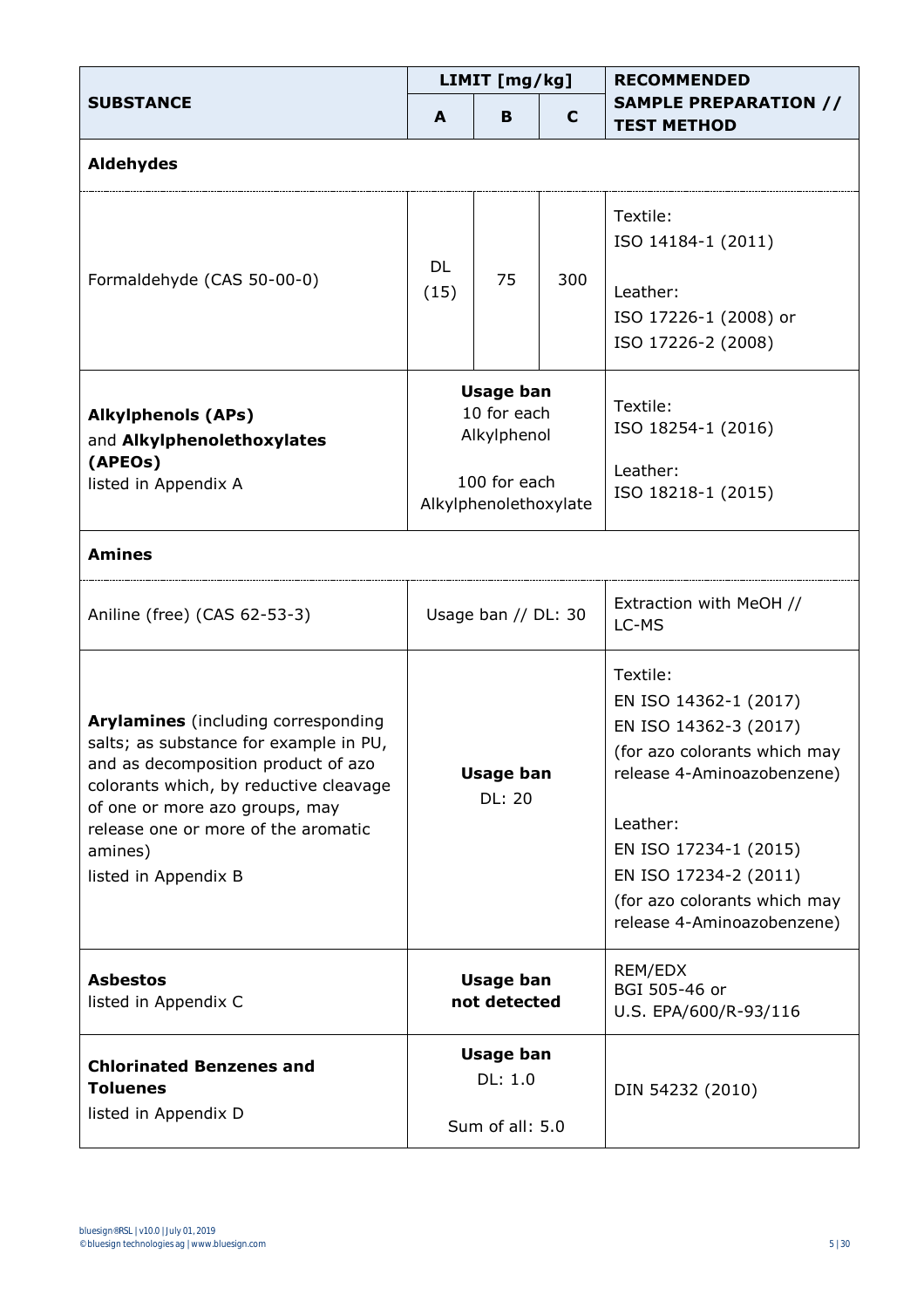|                                                                       |                                              | LIMIT [mg/kg] |           | <b>RECOMMENDED</b>                                  |
|-----------------------------------------------------------------------|----------------------------------------------|---------------|-----------|-----------------------------------------------------|
| <b>SUBSTANCE</b>                                                      | A                                            | в             | C         | <b>SAMPLE PREPARATION //</b><br><b>TEST METHOD</b>  |
| <b>Chlorinated Phenols</b><br>listed in Appendix E                    | <b>Usage ban</b>                             |               |           |                                                     |
| Monochlorophenols (MonoCP),<br>all isomers (CAS 25167-80-0)           | Sum of all Mono-<br>and DiCPs:               |               |           |                                                     |
| Dichlorophenols (DiCP), all isomers<br>$(CAS 25167-81-1)$             | 1.0                                          | 1.0           | 1.0       | Extraction with KOH // $\S$ 64                      |
| Trichlorophenols (TriCP), all isomers<br>(CAS 25167-82-2)             | Sum of each group of<br>TriCPs, TeCPs, PCPs: |               |           | LFGB B 82.02-8 (2001) or<br>DIN EN ISO 17070 (2015) |
| Tetrachlorophenols (TeCP), salts and<br>compounds (CAS 25167-83-3)    | 0.05                                         | 0.5           | 0.5       |                                                     |
| Pentachlorophenol (PCP), salts, esters<br>and compounds (CAS 87-86-5) |                                              |               |           |                                                     |
| <b>Colorants</b>                                                      | <b>Usage ban</b>                             |               |           |                                                     |
| Colorants with carcinogenic potential<br>listed in Appendix F         | <b>DL: 20</b>                                |               |           |                                                     |
| Colorants with allergenic potential<br>listed in Appendix G           | <b>DL: 20</b>                                |               | DIN 54231 |                                                     |
| Colorants banned for other reasons<br>listed in Appendix H            |                                              | <b>DL: 20</b> |           |                                                     |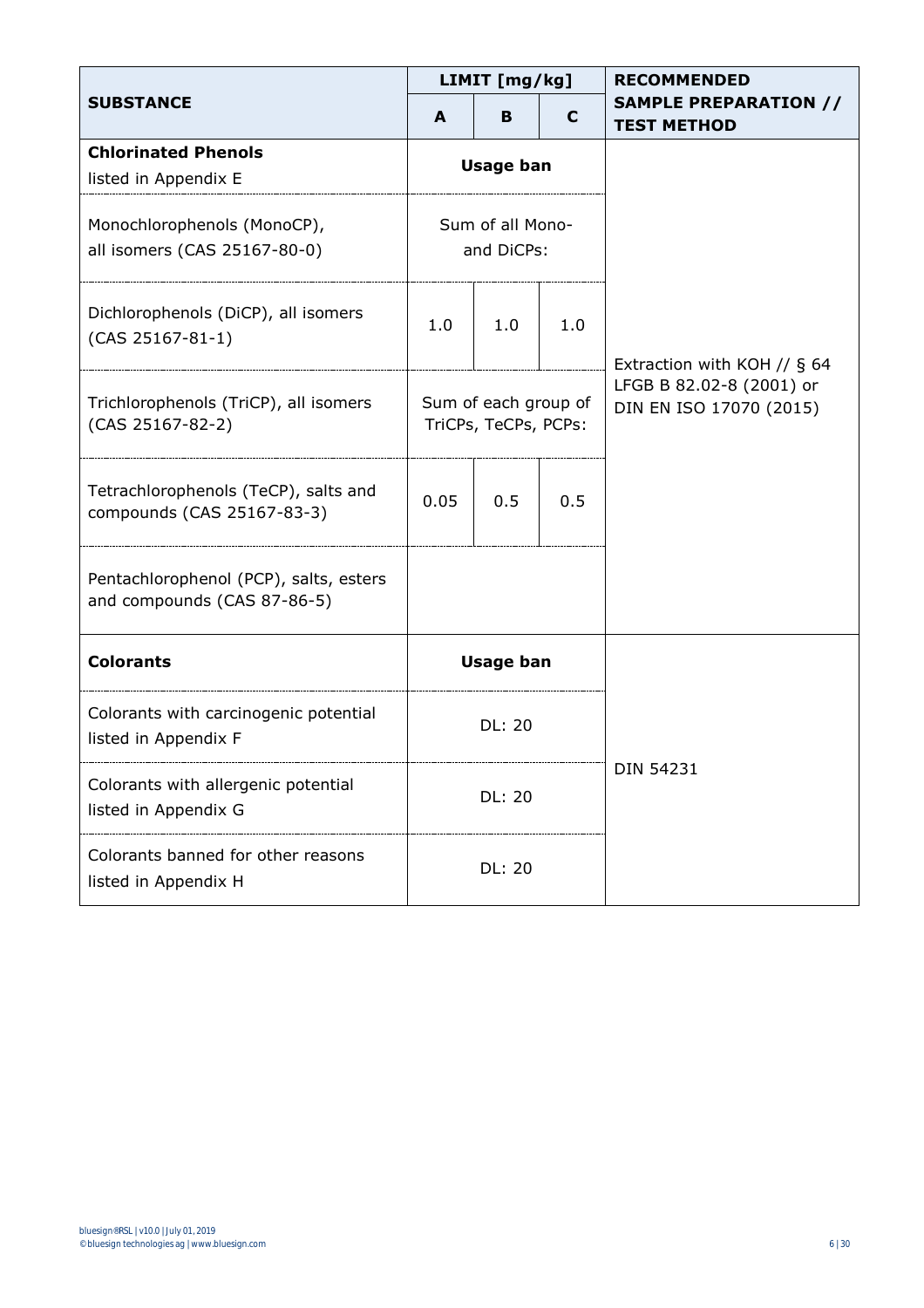|                                                             |                                                                                                           | LIMIT [mg/kg]               |   | <b>RECOMMENDED</b>                                                                                             |
|-------------------------------------------------------------|-----------------------------------------------------------------------------------------------------------|-----------------------------|---|----------------------------------------------------------------------------------------------------------------|
| <b>SUBSTANCE</b>                                            | A                                                                                                         | B.                          | C | <b>SAMPLE PREPARATION //</b><br><b>TEST METHOD</b>                                                             |
| <b>Dioxins and Furans</b><br>listed in Appendix I           | <b>Usage ban</b>                                                                                          |                             |   |                                                                                                                |
| Group 1                                                     | Sum of group 1:<br>$1.0$ [µg/kg]                                                                          |                             |   |                                                                                                                |
| Group 2                                                     | Sum of<br>group 1 and 2:<br>$5.0$ [µg/kg]                                                                 |                             |   |                                                                                                                |
| Group 3                                                     | Sum of<br>group 1, 2 and 3:<br>100 [µg/kg]                                                                |                             |   | <b>EPA 8290A</b>                                                                                               |
| Group 4                                                     | Sum of group 4:<br>$1.0$ [µg/kg]                                                                          |                             |   |                                                                                                                |
| Group 5                                                     | Sum of<br>group 4 and 5:<br>$5.0$ [µg/kg]                                                                 |                             |   |                                                                                                                |
|                                                             | <b>Usage ban</b><br>DL: 5.0<br>Chlorinated paraffins<br>in leather:<br><b>Usage ban</b><br>Traces:<br>100 |                             |   |                                                                                                                |
| <b>Flame retardants</b><br>listed in Appendix J             |                                                                                                           |                             |   | ISO 17881-1 (2016) for<br>brominated flame retardants<br>ISO 17881-2 (2016) for<br>phosphorus flame retardants |
| <b>Fluorinated Greenhouse Gases</b><br>listed in Appendix K |                                                                                                           | <b>Usage ban</b><br>DL: 0.1 |   | Headspace GC-MS                                                                                                |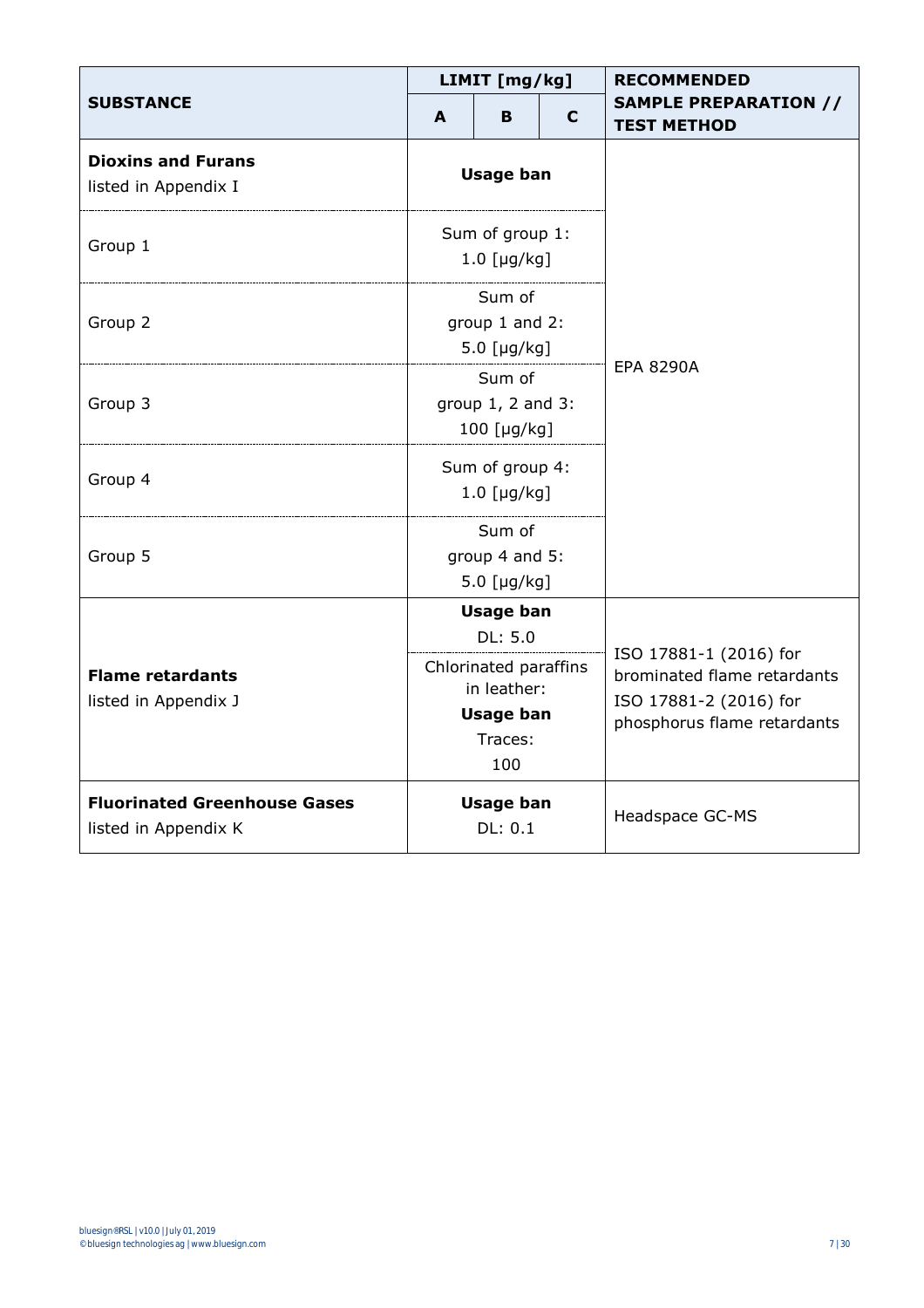|                                                                                         |                                                    | LIMIT [mg/kg]                                                   |   | <b>RECOMMENDED</b>                                 |
|-----------------------------------------------------------------------------------------|----------------------------------------------------|-----------------------------------------------------------------|---|----------------------------------------------------|
| <b>SUBSTANCE</b>                                                                        | A                                                  | в                                                               | C | <b>SAMPLE PREPARATION //</b><br><b>TEST METHOD</b> |
| <b>Fluorinated Substances</b>                                                           |                                                    |                                                                 |   |                                                    |
| Perfluorooctane sulfonic acid /<br>Perfluorooctane sulfonate (PFOS)*<br>(CAS 1763-23-1) | <b>Usage ban</b><br>1.0 [ $\mu$ g/m <sup>2</sup> ] |                                                                 |   | CEN/TS 15968 (2014)                                |
| Perfluorocarboxylic acid and salts                                                      |                                                    | <b>Usage ban</b>                                                |   |                                                    |
| PFHxA (CAS 307-24-4)<br>0.05                                                            |                                                    | CEN/TS 15968 (2014)                                             |   |                                                    |
| PFOA** (CAS 335-67-1)                                                                   | <b>Usage ban</b><br>Traces: $25$ [µg/kg]           |                                                                 |   |                                                    |
| PFOA-related substances                                                                 | <b>Several</b>                                     |                                                                 |   |                                                    |
| Heptadecafluoro-1-iodooctane**<br>$(CAS 507-63-1)$                                      |                                                    |                                                                 |   |                                                    |
| 1H, 1H, 2H, 2H-<br>Perfluorodecyliodide**<br>(CAS 2043-53-0)                            |                                                    | Usage ban $//$<br>Traces: 1000 [µg/kg]<br>(for the sum of PFOA- |   | CEN/TS 15968 (2014)                                |
| 8:2 FTOH, Perfluorooctylethanol**<br>$(CAS 678-39-7)$                                   |                                                    |                                                                 |   | Extraction with MTBE //<br>GC-MS                   |
| Perfluorooctylethene**<br>$(CAS 21652 - 58 - 4)$                                        | related substances)                                |                                                                 |   | ASE with Ethyl acetate //<br>GC-MS or LC-MS        |
| Perfluorooctylethyl acrylate or<br>methacrylate**                                       |                                                    |                                                                 |   | Extraction with MTBE //<br>GC-MS                   |

\*Ban on long-chain compounds in manufacturing based on long-chain electrofluorination chemistry (C6 and higher). \*\*Phase-out of long-chain compounds in manufacturing based on long-chain telomer chemistry (C8 and higher) until end of 2014.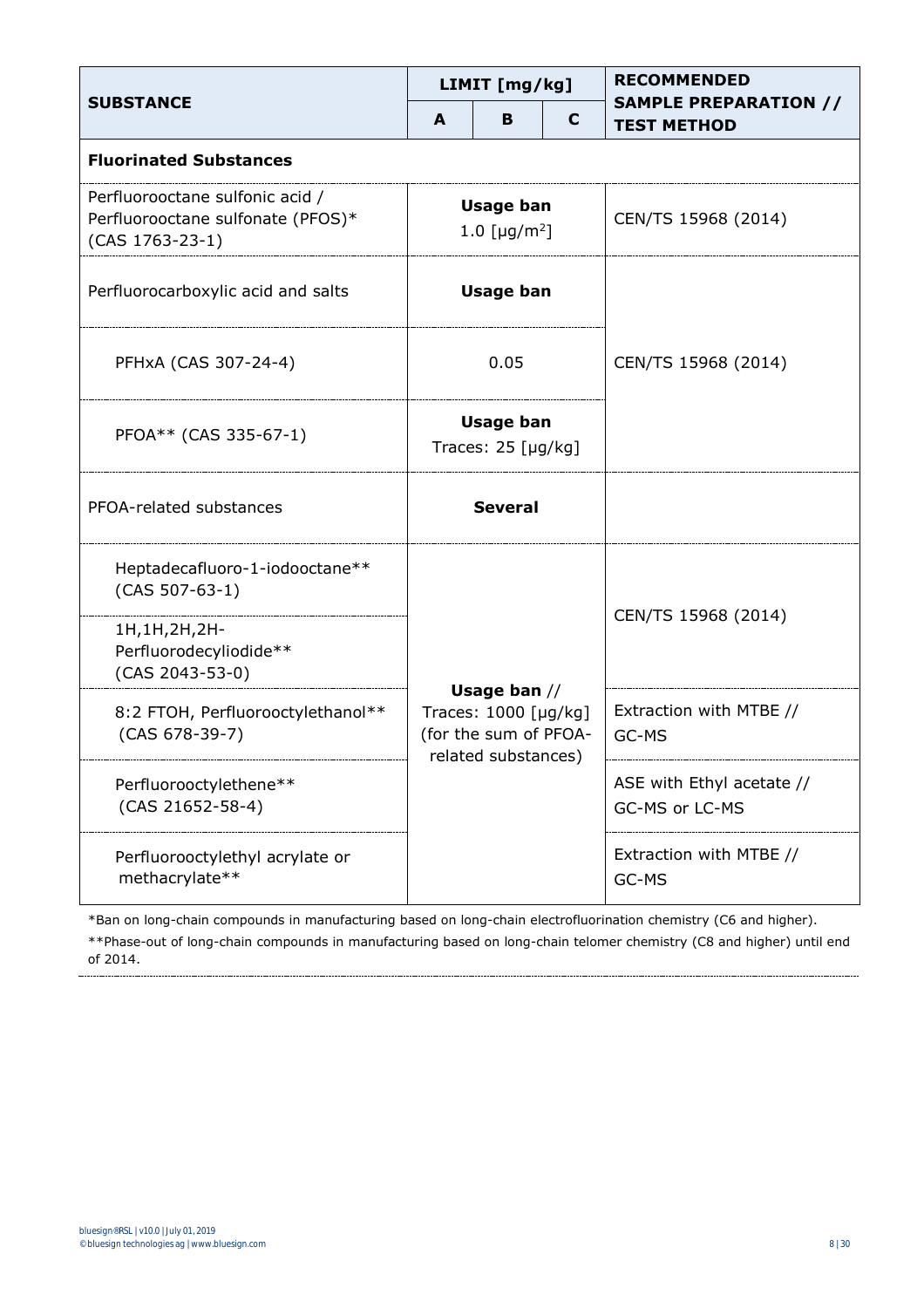|                                                          |                                 | LIMIT [mg/kg]    |   | <b>RECOMMENDED</b>                                          |
|----------------------------------------------------------|---------------------------------|------------------|---|-------------------------------------------------------------|
| <b>SUBSTANCE</b>                                         | A                               | B                | C | <b>SAMPLE PREPARATION //</b><br><b>TEST METHOD</b>          |
| Glycols                                                  |                                 |                  |   |                                                             |
| Bis(2-methoxyethyl)-ether<br>$(CAS 111-96-6)$            |                                 |                  |   |                                                             |
| 2-Ethoxyethanol<br>(CAS 110-80-5)                        |                                 |                  |   |                                                             |
| 2-Ethoxyethyl acetate<br>$(CAS 111-15-9)$                |                                 |                  |   | Textile:                                                    |
| Ethylene glycol dimethyl ether<br>$(CAS 110-71-4)$       | <b>Usage ban</b><br>DL:5.0      |                  |   | Extraction with MeOH //<br>GC-MS                            |
| 2-Methoxyethanol<br>(CAS 109-86-4)                       |                                 |                  |   | Plastic:<br>2-Step extraction with THF<br>and MeOH // GC-MS |
| 2-Methoxyethylacetate<br>$(CAS 110-49-6)$                |                                 |                  |   |                                                             |
| 2-Methoxy-1-propanol<br>(CAS 1589-47-5)                  |                                 |                  |   |                                                             |
| 2-Methoxypropylacetate<br>$(CAS 70657 - 70 - 4)$         |                                 |                  |   |                                                             |
| Triethylene glycol dimethyl ether<br>(CAS 112-49-2)      |                                 |                  |   |                                                             |
| <b>Halogenated Biphenyls,</b>                            |                                 | <b>Usage ban</b> |   |                                                             |
| halogenated Terphenyls,<br>halogenated Naphthalenes      |                                 | DL: 1.0          |   | ISO 17881-1 (2016)                                          |
| listed in Appendix L                                     |                                 | DL: 5.0 (PBBs)   |   |                                                             |
| <b>Halogenated Diarylalkanes</b><br>listed in Appendix M | <b>Usage ban</b><br>DL: 1.0     |                  |   | Extraction following IEC<br>62321-6 (2015) // GC-MS         |
| <b>Isocyanates</b><br>listed in Appendix N               | Free content<br>Sum of all: 1.0 |                  |   | EN 13130-8 (2004)                                           |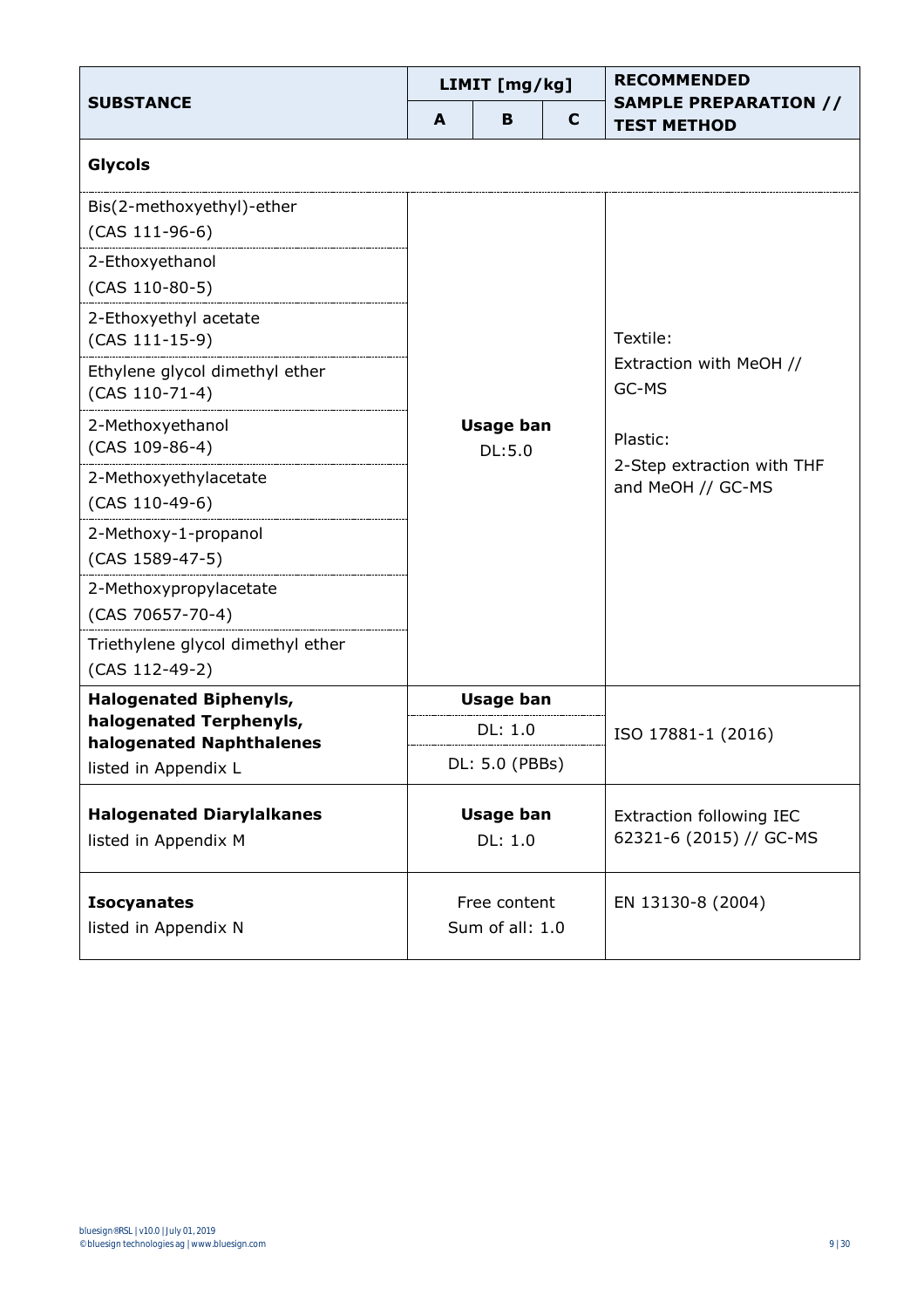| <b>HEAVY METALS (EXTRACTABLE CONTENT)</b>                                                                                  |                                    |                      |    |                                                                                                                                       |  |  |
|----------------------------------------------------------------------------------------------------------------------------|------------------------------------|----------------------|----|---------------------------------------------------------------------------------------------------------------------------------------|--|--|
|                                                                                                                            |                                    | LIMIT [mg/kg]        |    | <b>RECOMMENDED</b>                                                                                                                    |  |  |
| <b>METAL</b>                                                                                                               | A                                  | B.                   | C  | <b>SAMPLE PREPARATION //</b><br><b>TEST METHOD</b>                                                                                    |  |  |
|                                                                                                                            |                                    | Textiles and leather |    | Textiles: DIN EN 16711-2<br>(2016) (acidic sweat solution)                                                                            |  |  |
| Antimony (Sb)                                                                                                              | 5                                  | 10 <sup>1</sup>      | 10 | Leather: ISO 17072-1 (2011)<br>(acidic sweat solution)                                                                                |  |  |
| Metal parts and non-metal<br>$(CAS 7440-36-0)$<br>parts other than textiles and<br>leather<br>60                           |                                    |                      |    | EN 71-3 (2013) (acidic solution<br>simulating gastric juices) //<br>ISO 17294-2 (2016) or DIN EN<br>ISO 11885 (2009)                  |  |  |
| Arsenic (As)<br>(CAS 7440-38-2)                                                                                            | <b>Usage ban</b><br>Traces:<br>0.2 |                      |    | Textiles and others:<br>DIN EN 16711-2 (2016) (acidic<br>sweat solution)<br>Leather:<br>ISO 17072-1 (2011) (acidic<br>sweat solution) |  |  |
| <b>Usage ban</b><br>Cadmium (Cd)<br>Non-metal parts (textiles,<br>(CAS 7440-43-9)<br>leather and others)<br>Traces:<br>0.1 |                                    |                      |    |                                                                                                                                       |  |  |
|                                                                                                                            |                                    |                      |    | Textiles and others: DIN EN<br>16711-2 (2016) (acidic sweat<br>solution)<br>Leather: ISO 17072-1 (2011)<br>(acidic sweat solution)    |  |  |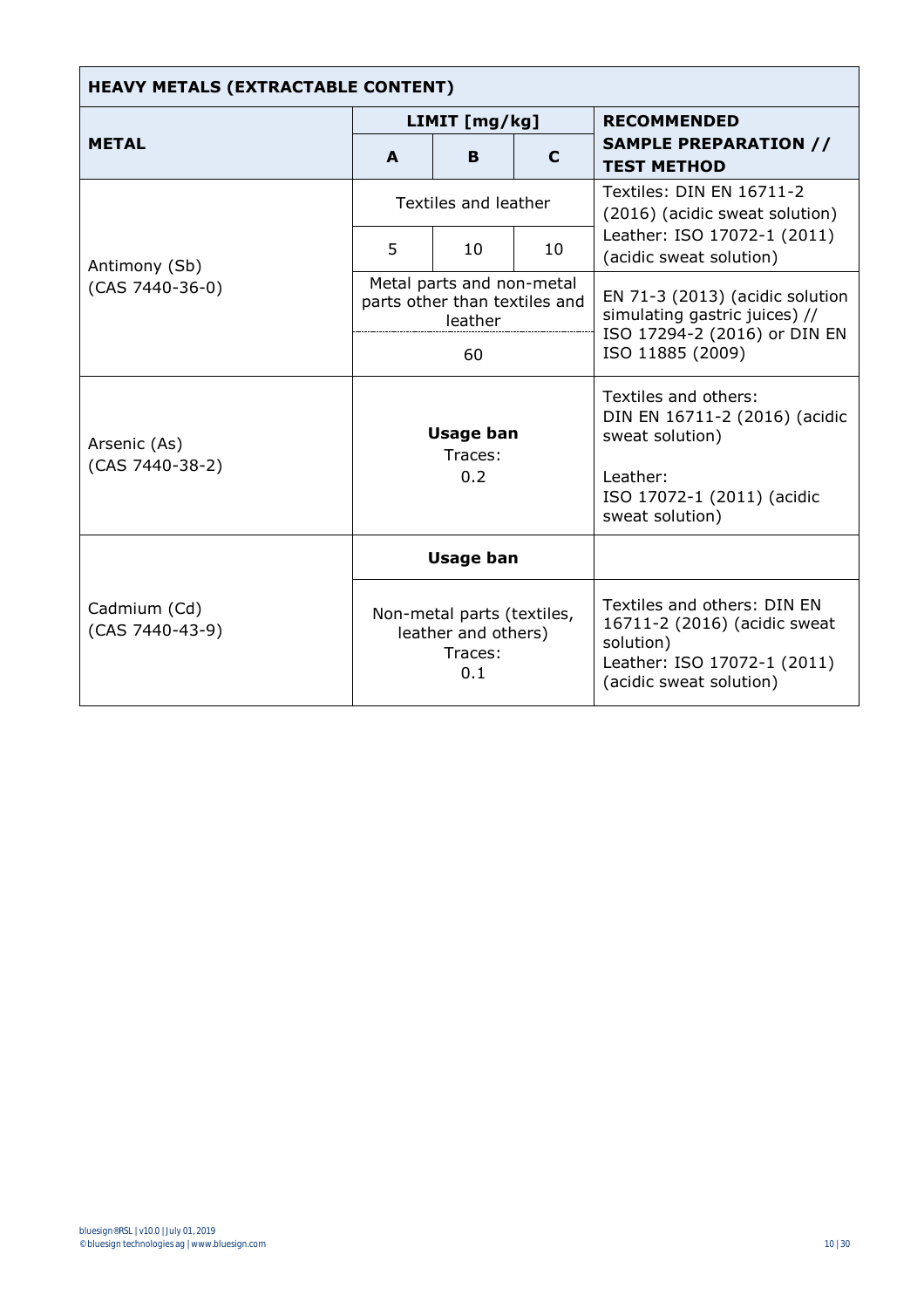|                                   | LIMIT [mg/kg] |                                                                                                                                  |     |                                                                                                                      |
|-----------------------------------|---------------|----------------------------------------------------------------------------------------------------------------------------------|-----|----------------------------------------------------------------------------------------------------------------------|
| <b>METAL</b>                      | A             | в                                                                                                                                | C   | <b>SAMPLE PREPARATION //</b><br><b>TEST METHOD</b>                                                                   |
|                                   |               | <b>Textiles</b>                                                                                                                  |     |                                                                                                                      |
|                                   |               | 0.5                                                                                                                              |     |                                                                                                                      |
|                                   |               | For textiles dyed with<br>chromium containing metal<br>complex dyes:                                                             |     | DIN EN 16711-2 (2016) (acidic<br>sweat solution)                                                                     |
|                                   | 1.0           | 2.0                                                                                                                              | 2.0 |                                                                                                                      |
| Chromium (Cr)<br>(CAS 7440-47-3)  |               | Non-metal parts other than<br>textiles and leather:<br>60                                                                        |     |                                                                                                                      |
|                                   |               | If products are covered with<br>a metal layer, including a<br>chromium layer, coating<br>must be constantly in good<br>condition |     | EN 71-3 (2013) (acidic solution<br>simulating gastric juices) //<br>ISO 17294-2 (2016) or DIN EN<br>ISO 11885 (2009) |
|                                   |               | Leather:<br>no regulation                                                                                                        |     | $\overline{\phantom{a}}$                                                                                             |
|                                   |               | <b>Usage ban</b>                                                                                                                 |     |                                                                                                                      |
|                                   |               | Metal parts and non-metal<br>parts others than leather:                                                                          |     |                                                                                                                      |
| Chromium (VI)<br>(CAS 18540-29-9) |               | DL: 0.5                                                                                                                          |     | EN ISO 17075-1 or -2 (2017)                                                                                          |
|                                   |               | Leather:                                                                                                                         |     | DIN EN ISO 4044 (2017) // EN                                                                                         |
|                                   |               | DL: 3.0                                                                                                                          |     | ISO 17075-1 (2017-) or EN<br>ISO 17075-2 (2017-05)                                                                   |
|                                   |               | Textiles and leather:                                                                                                            |     |                                                                                                                      |
|                                   |               | 1.0                                                                                                                              |     |                                                                                                                      |
| Cobalt (Co)<br>(CAS 7440-48-4)    |               | For textiles and leather dyed<br>with cobalt containing metal<br>complex dyes:                                                   |     | Textiles and others: DIN EN<br>16711-2 (2016) (acidic sweat<br>solution)                                             |
|                                   | 1.0           | 4.0                                                                                                                              | 4.0 | Leather: ISO 17072-1 (2011)                                                                                          |
|                                   |               | Metal parts and non-metal<br>parts others than textiles<br>and leather:                                                          |     | (acidic sweat solution)                                                                                              |
|                                   | 1.0           | 4.0                                                                                                                              | 4.0 |                                                                                                                      |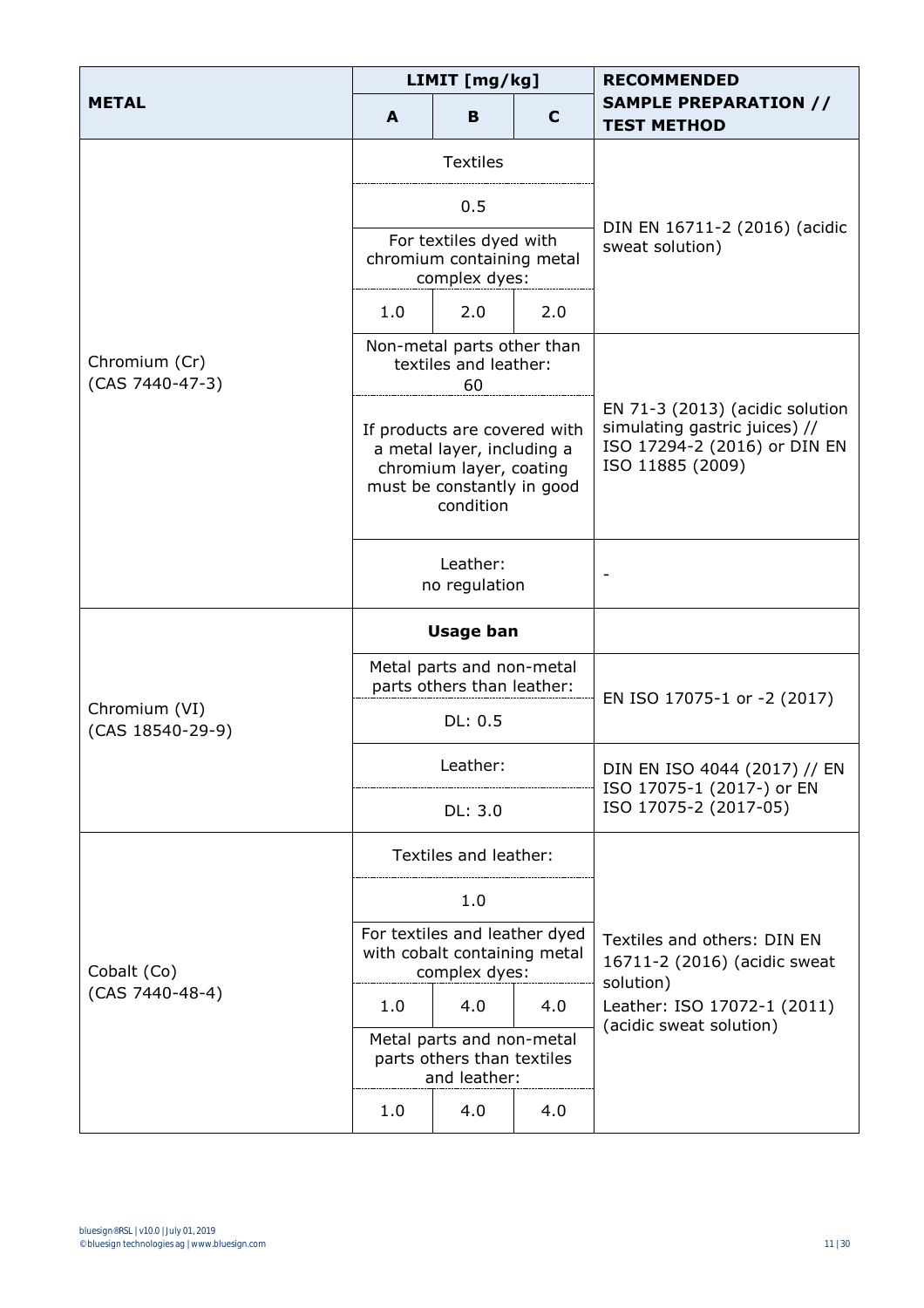|                                 |                                                                  | LIMIT [mg/kg]                                                                  |     | <b>RECOMMENDED</b>                                                                                      |  |  |
|---------------------------------|------------------------------------------------------------------|--------------------------------------------------------------------------------|-----|---------------------------------------------------------------------------------------------------------|--|--|
| <b>METAL</b>                    | A                                                                | в                                                                              | C   | <b>SAMPLE PREPARATION //</b><br><b>TEST METHOD</b>                                                      |  |  |
|                                 |                                                                  | For textiles and leather<br>(including metal complex<br>dyed materials)        |     | Textiles and others: DIN EN<br>16711-2 (2016) (acidic sweat<br>solution)                                |  |  |
| Copper (Cu)<br>(CAS 7440-50-8)  | 25                                                               | 50                                                                             | 50  | Leather: ISO 17072-1 (2011)<br>(acidic sweat solution)                                                  |  |  |
|                                 |                                                                  | Non-metal parts others than<br>textiles and leather:                           |     |                                                                                                         |  |  |
|                                 |                                                                  | No regulation                                                                  |     |                                                                                                         |  |  |
|                                 |                                                                  | <b>Usage ban</b>                                                               |     |                                                                                                         |  |  |
| Lead (Pb)<br>(CAS 7439-92-1)    |                                                                  | Textiles, plastics and leather<br>Traces:                                      |     | Textiles and others: DIN EN<br>16711-2 (2016) (acidic sweat<br>solution)<br>Leather: ISO 17072-1 (2011) |  |  |
|                                 | 0.2                                                              | 1.0                                                                            | 1.0 | (acidic sweat solution)                                                                                 |  |  |
|                                 |                                                                  | <b>Usage ban</b>                                                               |     |                                                                                                         |  |  |
|                                 |                                                                  | Non-metal parts                                                                |     | Textiles and others: DIN EN<br>16711-2 (2016) (acidic sweat                                             |  |  |
| Mercury (Hg)<br>(CAS 7439-97-6) |                                                                  | Traces:<br>0.02                                                                |     | solution)<br>Leather: ISO 17072-1 (2011)<br>(acidic sweat solution)                                     |  |  |
|                                 |                                                                  | Metal parts:                                                                   |     | EN 71-3 (2013) (acidic solution<br>simulating gastric juices) //<br>ISO 12846 (2012)                    |  |  |
|                                 |                                                                  | Traces:<br>60                                                                  |     |                                                                                                         |  |  |
|                                 |                                                                  | Textiles and leather:                                                          |     |                                                                                                         |  |  |
|                                 |                                                                  | 1.0                                                                            |     | Textiles and others: DIN EN<br>16711-2 (2016) (acidic sweat                                             |  |  |
|                                 |                                                                  | For textiles and leather dyed<br>with nickel containing metal<br>complex dyes: |     | solution)<br>Leather: ISO 17072-1 (2011)<br>(acidic sweat solution)                                     |  |  |
| Nickel (Ni)                     | 1.0                                                              | 4.0                                                                            | 4.0 |                                                                                                         |  |  |
| (CAS 7440-02-0)                 |                                                                  | Metal parts and non-metal<br>parts others than textiles<br>and leather:        |     |                                                                                                         |  |  |
|                                 | <b>Usage ban for A and B</b><br>$0.5$ [µg/cm <sup>2</sup> /week] |                                                                                |     | Release<br>EN 12472 (2005)+A1(2009) //<br>EN 1811 (2011)+A1(2015)                                       |  |  |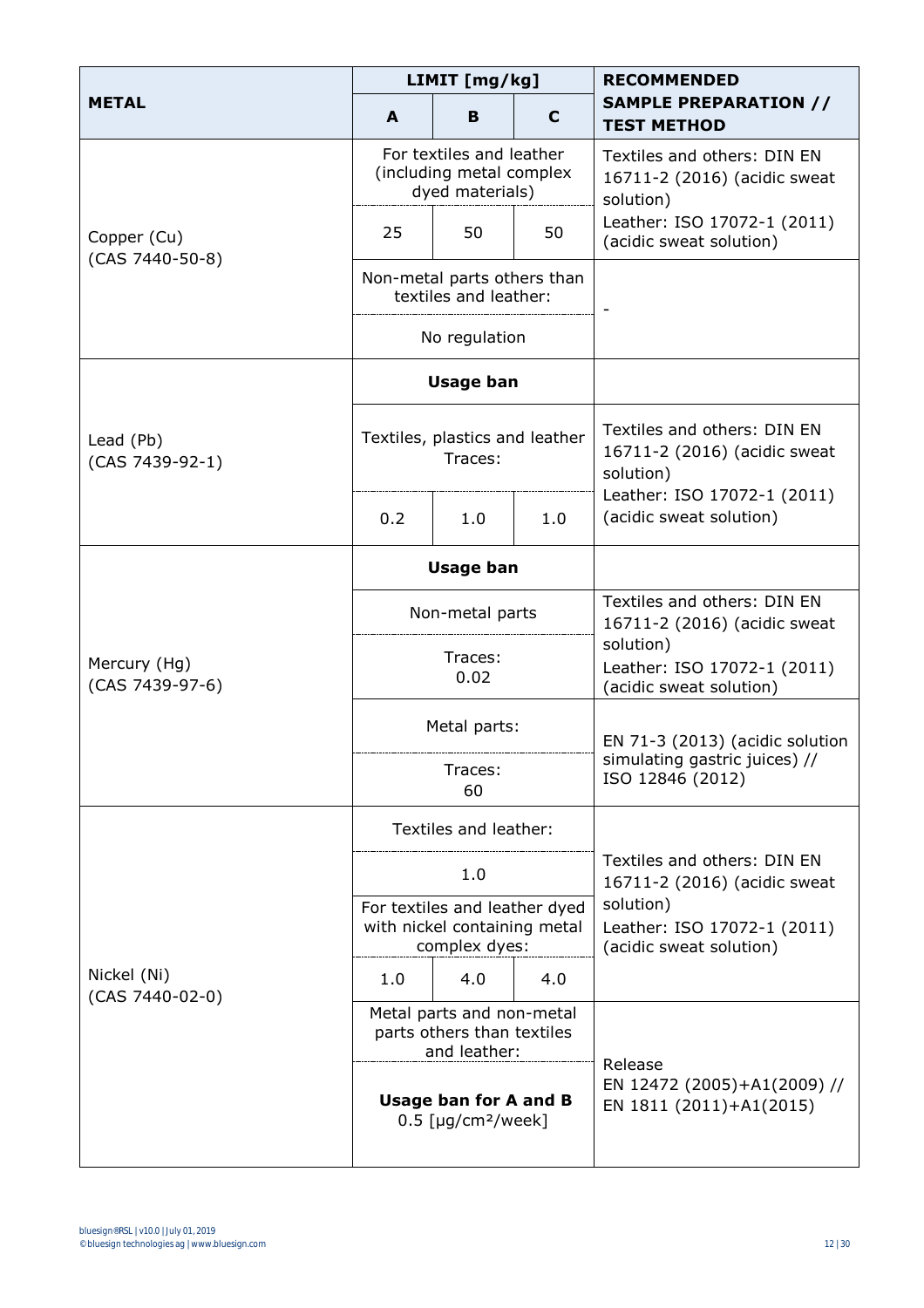| <b>HEAVY METALS (TOTAL CONTENT)</b> |             |                                                   |  |                                                                                                                 |  |  |  |
|-------------------------------------|-------------|---------------------------------------------------|--|-----------------------------------------------------------------------------------------------------------------|--|--|--|
|                                     |             | LIMIT [mg/kg]                                     |  | <b>RECOMMENDED</b>                                                                                              |  |  |  |
| <b>METAL</b>                        | A<br>в<br>C |                                                   |  | <b>SAMPLE PREPARATION //</b><br><b>TEST METHOD</b>                                                              |  |  |  |
|                                     |             | <b>Usage ban</b>                                  |  |                                                                                                                 |  |  |  |
| Total Cadmium (Cd)                  |             | Non-metal parts (textiles,<br>leather and others) |  | Textiles and others: DIN EN<br>16711-1 (2016) (total content)<br>Leather: ISO 17072-2 (2011)<br>(total content) |  |  |  |
|                                     |             | Traces: 40                                        |  |                                                                                                                 |  |  |  |
|                                     |             | Metal parts                                       |  | DIN EN 16711-1 (2016) (total<br>content)                                                                        |  |  |  |
|                                     |             | Traces: 40                                        |  |                                                                                                                 |  |  |  |
|                                     |             | <b>Usage ban</b>                                  |  |                                                                                                                 |  |  |  |
|                                     |             | Textiles, plastics and leather                    |  | Textiles and others: DIN EN<br>16711-1 (2016) (total content)<br>Leather: ISO 17072-2 (2011)<br>(total content) |  |  |  |
| Total Lead (Pb)                     |             | Traces: 40                                        |  |                                                                                                                 |  |  |  |
|                                     | Metal parts |                                                   |  | DIN EN 16711-1 (2016) (total<br>content)                                                                        |  |  |  |
|                                     |             | Traces: 90                                        |  |                                                                                                                 |  |  |  |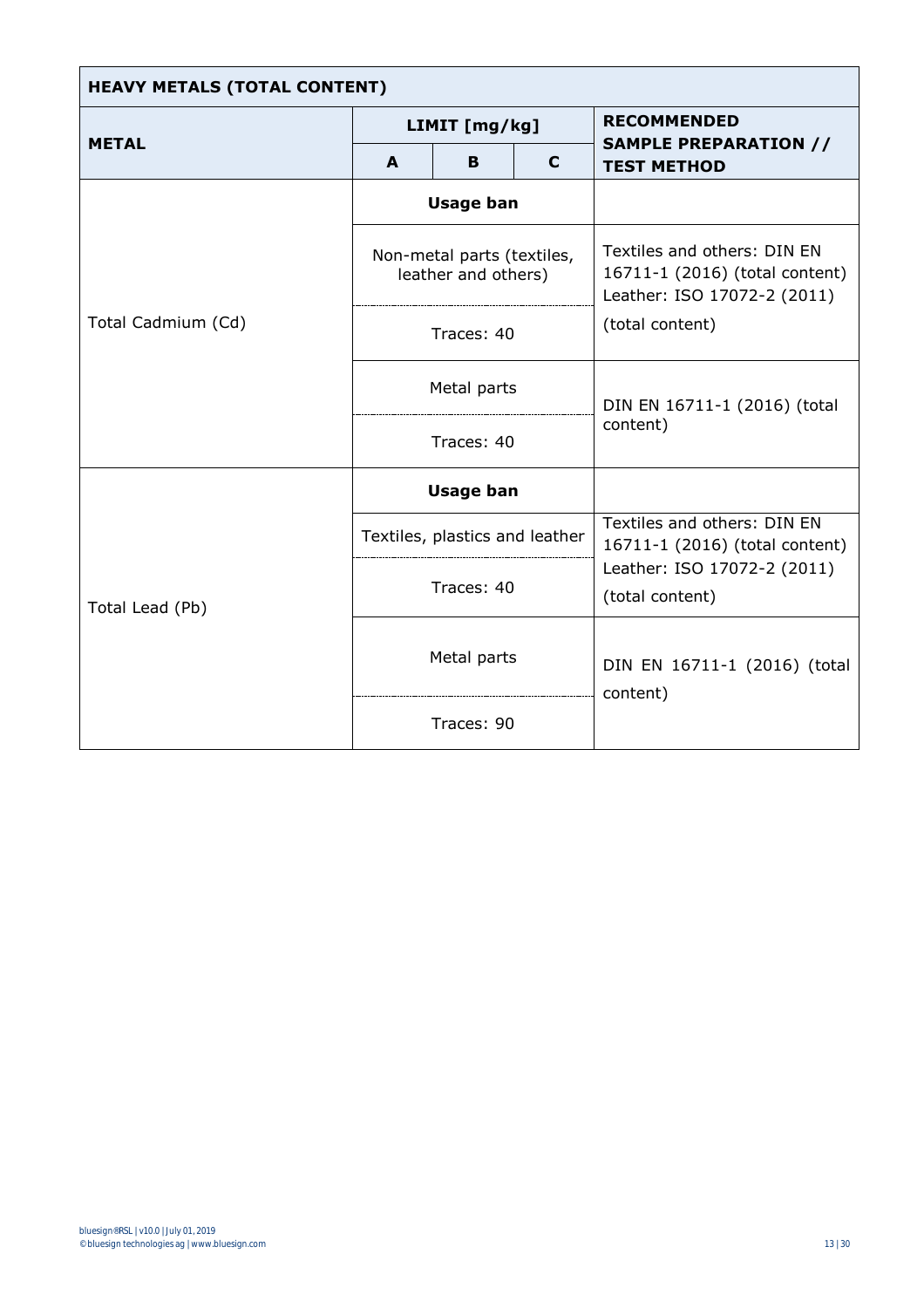| <b>SUBSTANCE</b>                       |    | LIMIT [mg/kg]                                                           |     | <b>RECOMMENDED</b><br><b>SAMPLE PREPARATION //</b>                                                          |
|----------------------------------------|----|-------------------------------------------------------------------------|-----|-------------------------------------------------------------------------------------------------------------|
|                                        | A  | в                                                                       | C   | <b>TEST METHOD</b>                                                                                          |
| <b>Monomers</b>                        |    |                                                                         |     |                                                                                                             |
| Acrylamide (CAS 79-06-1)               |    | <b>Usage ban</b><br>1.0                                                 |     | Textile:<br>Extraction with MeOH //<br>LC-MS<br>Plastic:<br>2-Step extraction with THF<br>and MeOH // LC-MS |
| <b>Other Chemical Substances</b>       |    |                                                                         |     |                                                                                                             |
| Acetophenone (CAS 98-86-2)             |    | 20                                                                      |     | Extraction with MeOH //<br>GC-MS                                                                            |
| Bisphenol A (CAS 80-05-7)              |    | <b>Usage ban for textile</b><br>finishing<br>DL: 1.0<br>Accessories: 50 |     | Extraction with MeOH //<br>ISO 18857-2 (2009)                                                               |
| Cresol, all isomers<br>(CAS 1319-77-3) |    |                                                                         |     | Extraction with KOH // $\S$ 64<br>LFGB B 82.02-8 (2001) or<br>DIN EN ISO 17070 (2015)                       |
| m-Cresol (CAS 108-39-4)                |    | <b>Usage ban</b>                                                        |     |                                                                                                             |
| o-Cresol (CAS 95-48-7)                 |    | DL:10                                                                   |     |                                                                                                             |
| p-Cresol (CAS 106-44-5)                |    |                                                                         |     |                                                                                                             |
| Dimethylfumarate (CAS 624-49-7)        |    | <b>Usage ban</b><br>DL: 0.1                                             |     | ISO/TS 16186 (2012) //<br>GC-MS                                                                             |
|                                        |    | <b>Usage ban</b>                                                        |     | Extraction with MeOH* //<br>GC-MS                                                                           |
| Formamide (CAS 75-12-7)                | 50 | 50                                                                      | 100 | *Cut the samples into small pieces<br>(2x2mm)                                                               |
| Isoquinoline (CAS 119-65-3)            |    | Usage ban // Traces: 50                                                 |     | Extraction with MeOH or THF                                                                                 |
|                                        |    | Valid from July 2021                                                    |     | // LC-MS/MS or LC-DAD                                                                                       |
|                                        |    | For textiles:                                                           |     | Extraction with KOH // $\S$ 64<br>LFGB B 82.02-8 (2001) or                                                  |
| o-Phenylphenol (CAS 90-43-7)           | 50 | 50                                                                      | 50  | DIN EN ISO 17070 (2015)                                                                                     |
|                                        |    | For leather:                                                            |     |                                                                                                             |
|                                        | 50 | 100                                                                     | 200 | ISO 13365 (2011)                                                                                            |
| Phenol (CAS 108-95-2)                  | 10 | 50                                                                      | 100 | Extraction with MeOH // GC-<br>MS or LC-MS                                                                  |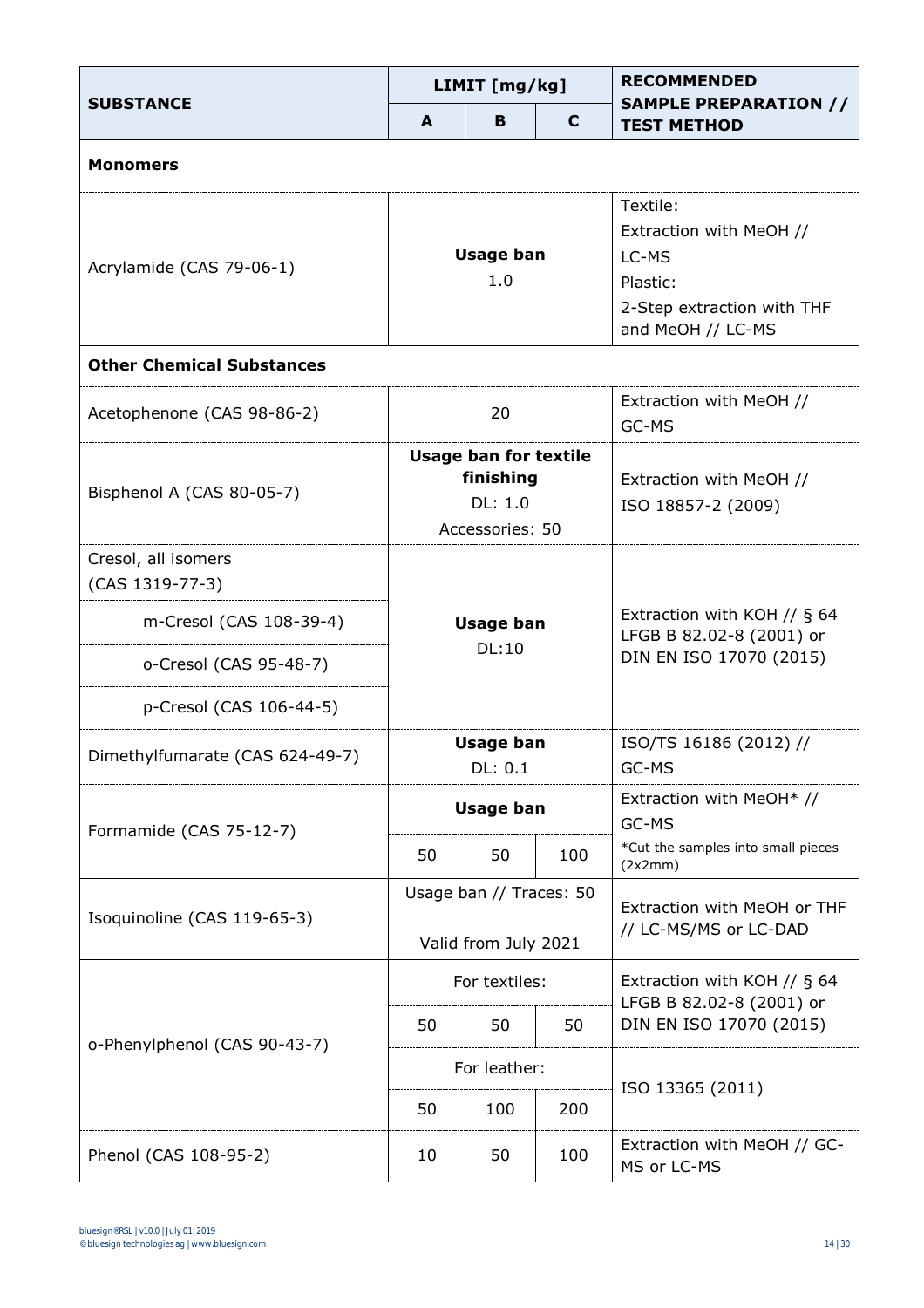| <b>SUBSTANCE</b>                                          | LIMIT [mg/kg]                                                                 |                        |                              | <b>RECOMMENDED</b>                                                                            |  |
|-----------------------------------------------------------|-------------------------------------------------------------------------------|------------------------|------------------------------|-----------------------------------------------------------------------------------------------|--|
|                                                           | A                                                                             | в                      | C                            | <b>SAMPLE PREPARATION //</b><br><b>TEST METHOD</b>                                            |  |
| 2-Phenyl-2-propanol (CAS 617-94-7)                        | 1.0                                                                           | 10                     | 10                           | Extraction with MeOH //<br>GC-MS                                                              |  |
| Quinoline (CAS 91-22-5)                                   |                                                                               | 50                     |                              | Extraction with Methanol or<br>THF // LC-MS/MS or LC-DAD                                      |  |
| <b>Ozone Depleting Substances</b><br>listed in Appendix O | <b>Usage ban</b><br>for direct use in<br>manufacturing of articles<br>DL: 0.1 |                        |                              | Headspace GC-MS                                                                               |  |
| <b>Pesticides</b><br>listed in Appendix P                 | <b>Usage ban</b><br>0.5 applies to<br>sum of pesticides                       |                        |                              | <b>ASE or Soxhlet Extraction</b><br>with Acetone/Hexane //<br>GC-MS or LC-MC                  |  |
| <b>Plasticizers</b><br>listed in Appendix Q               | <b>Usage ban</b><br>50                                                        |                        |                              | ISO 14389 (2014)                                                                              |  |
|                                                           | <b>Usage ban</b><br>Sum of all PAHs:<br>10                                    |                        | EPA 8310<br><b>EPA 8270D</b> |                                                                                               |  |
| <b>Polyaromatic Hydrocarbons</b>                          |                                                                               |                        |                              |                                                                                               |  |
| (PAHs)<br>Listed in Appendix R                            |                                                                               | Benzo(a)pyrene:<br>0.2 |                              | <b>EPA 8275A</b>                                                                              |  |
|                                                           | PAHs marked with (*):                                                         |                        |                              | AfPS GS 2014:01                                                                               |  |
|                                                           | 0.5                                                                           | 1.0                    | 1.0                          |                                                                                               |  |
| <b>Polymers</b>                                           |                                                                               |                        |                              |                                                                                               |  |
| Polyvinyl chloride (PVC)<br>(CAS 9002-86-2)               | <b>Usage ban for</b><br>A and B<br>Not detected                               |                        |                              | Beilstein test* // FTIR<br>*FTIR measurement only if result of<br>Beilstein test was positive |  |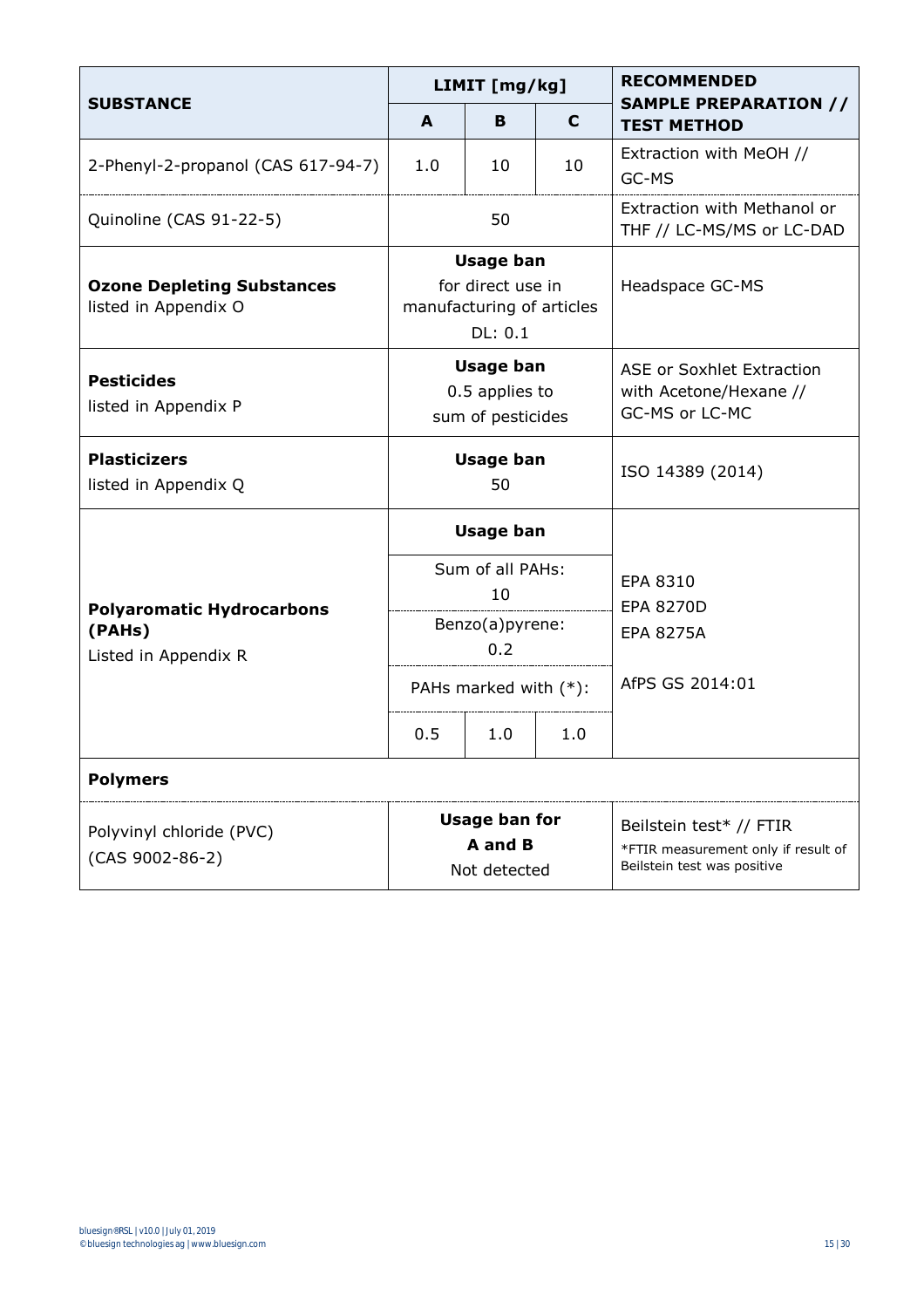| <b>SUBSTANCE</b>                                             | LIMIT [mg/kg]                                                                                           |                             |     | <b>RECOMMENDED</b><br><b>SAMPLE PREPARATION //</b> |  |
|--------------------------------------------------------------|---------------------------------------------------------------------------------------------------------|-----------------------------|-----|----------------------------------------------------|--|
|                                                              | A                                                                                                       | в                           | C   | <b>TEST METHOD</b>                                 |  |
| <b>Solvents</b>                                              |                                                                                                         |                             |     |                                                    |  |
| Benzene (CAS 71-43-2)                                        |                                                                                                         | <b>Usage ban</b><br>DL: 5.0 |     | VDA 278 (2011)                                     |  |
| 1,2-Dichloroethane (CAS 107-06-2)                            |                                                                                                         | Usage ban<br>DL: 1.0        |     | Headspace GC-MS                                    |  |
| Dichloromethane (CAS 75-09-2)                                |                                                                                                         | <b>Usage ban</b><br>DL: 5.0 |     | Headspace GC-MS                                    |  |
| N-Ethyl-2-pyrrolidone (NEP)<br>(CAS 2687-91-4)               |                                                                                                         | <b>Usage ban</b><br>Traces: |     | CEN ISO/TS 16189 (2013)                            |  |
|                                                              | 10                                                                                                      | 10                          | 100 |                                                    |  |
| N-Methylpyrrolidone (NMP)                                    |                                                                                                         | <b>Usage ban</b><br>Traces: |     | CEN ISO/TS 16189 (2013)                            |  |
| $(CAS 872-50-4)$                                             | 10                                                                                                      | 10                          | 100 |                                                    |  |
| N, N-Dimethylacetamide (DMAc)                                | <b>Usage ban with</b><br>exception of fiber<br>manufacturing<br>DL: 5.0                                 |                             |     |                                                    |  |
| (CAS 127-19-5)                                               | Limits for fiber<br>manufacturing (residual<br>fiber solvent):                                          |                             |     | CEN ISO/TS 16189 (2013)                            |  |
|                                                              | 10                                                                                                      | 50                          | 50  |                                                    |  |
| N, N-Dimethylformamide (DMF)                                 | <b>Usage ban with</b><br>exception of solvent<br>coating, laminating,<br>fiber manufacturing<br>DL: 5.0 |                             |     | CEN ISO/TS 16189 (2013)                            |  |
| $(CAS 68-12-2)$                                              | For solvent coating,<br>laminating, fiber<br>manufacturing:                                             |                             |     |                                                    |  |
|                                                              | 50                                                                                                      |                             |     |                                                    |  |
| Tetrachloroethylene<br>(Perchloroethylene)<br>(CAS 127-18-4) | <b>Usage ban</b><br>DL: 1.0                                                                             |                             |     | Headspace GC-MS                                    |  |
| Toluene<br>$(CAS 108-88-3)$                                  | 10                                                                                                      | 50                          | 50  | Headspace GC-MS                                    |  |
| Trichloroethylene (CAS 79-01-6)                              | <b>Usage ban</b><br>DL: 5.0                                                                             |                             |     | Headspace GC-MS                                    |  |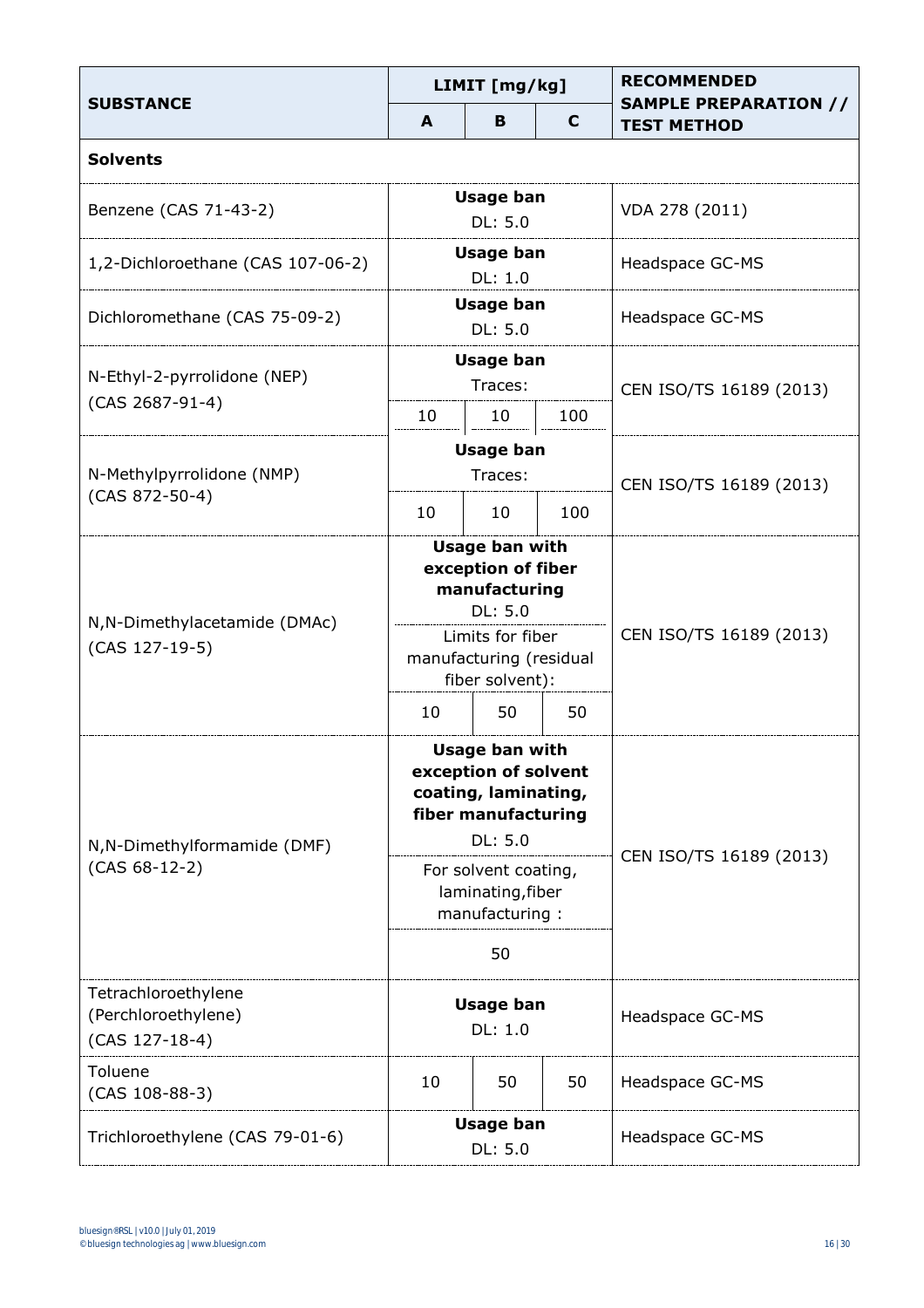| <b>SUBSTANCE</b>        | <b>LIMIT</b> [ $mg/kg$ ]                    |   |  | <b>RECOMMENDED</b>                                 |
|-------------------------|---------------------------------------------|---|--|----------------------------------------------------|
|                         | A                                           | B |  | <b>SAMPLE PREPARATION //</b><br><b>TEST METHOD</b> |
| Xylene, all isomers     | Usage ban in textile<br>finishing<br>DL:1.0 |   |  |                                                    |
| $(CAS 1330-20-7)$       |                                             |   |  |                                                    |
| m-Xylene (CAS 108-38-3) | Non-textile articles<br>Traces:<br>1.0      |   |  | Headspace GC-MS                                    |
| o-Xylene (CAS 95-47-6)  |                                             |   |  |                                                    |
| p-Xylene (CAS 106-42-3) |                                             |   |  |                                                    |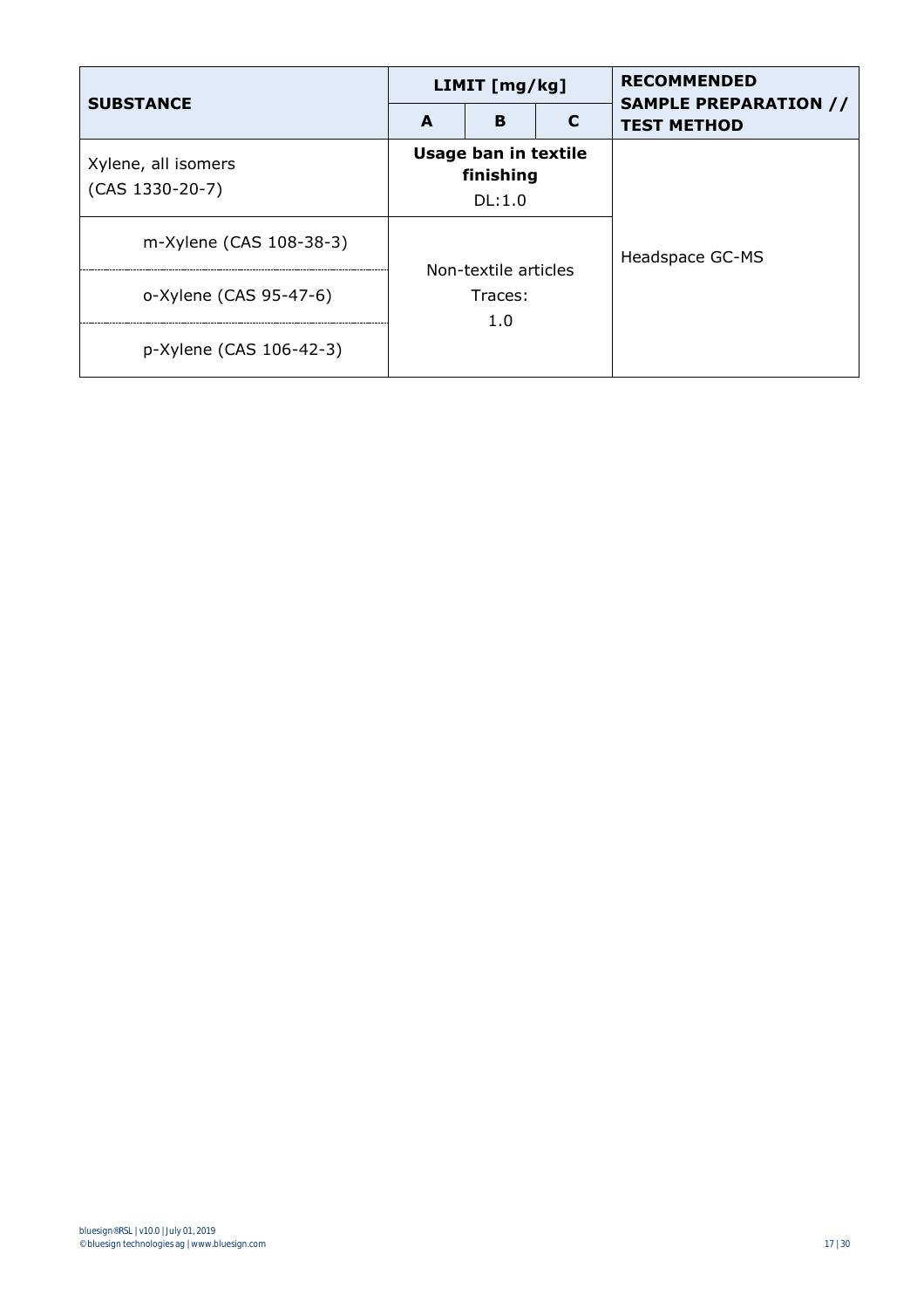| <b>SUBSTANCE</b>                   | LIMIT [mg/kg] |                  |             | <b>RECOMMENDED</b>                                 |  |  |
|------------------------------------|---------------|------------------|-------------|----------------------------------------------------|--|--|
|                                    | A             | B                | $\mathbf c$ | <b>SAMPLE PREPARATION //</b><br><b>TEST METHOD</b> |  |  |
| <b>Tin organic compounds</b>       |               | <b>Usage ban</b> |             |                                                    |  |  |
| Monomethyltin compounds (MMT)      | 2.0           |                  |             |                                                    |  |  |
| Monobutyltin compounds (MBT)       |               | 1.0              |             |                                                    |  |  |
| Monophenyltin compounds (MPhT)     |               | 1.0              |             |                                                    |  |  |
| Monooctyltin compounds (MOT)       |               | 2.0              |             |                                                    |  |  |
| Dimethyltin compounds (DMT)        |               | DL:0.5           |             |                                                    |  |  |
| Dipropyltin compounds (DPT)        |               | 1.0              |             |                                                    |  |  |
| Dibutyltin compounds (DBT)         | 1.0           |                  |             |                                                    |  |  |
| Diphenyltin compounds (DPhT)       | 2.0           |                  |             |                                                    |  |  |
| Dioctyltin compounds (DOT)         |               | 1.0              |             | ISO/TS 16179 (2012)                                |  |  |
| Trimethyltin compounds (TMT)       | DL:0.5        |                  |             |                                                    |  |  |
| Tripropyltin compounds (TPT)       | DL:0.5        |                  |             |                                                    |  |  |
| Tributyltin compounds (TBT)        |               | DL:0.5           |             |                                                    |  |  |
| Triphenyltin compounds (TPhT)      |               | DL:0.5           |             |                                                    |  |  |
| Trioctyltin compounds (TOT)        | DL:0.5        |                  |             |                                                    |  |  |
| Tetraethyltin compounds (TeET)     | 1.0           |                  |             |                                                    |  |  |
| Tetrabutyltin compounds (TTBT)     | DL:0.5        |                  |             |                                                    |  |  |
| Tetraoctyltin compounds (TTOT)     | DL:0.5        |                  |             |                                                    |  |  |
| Tricyclohexyltin compounds (TCyHT) | DL:0.5        |                  |             |                                                    |  |  |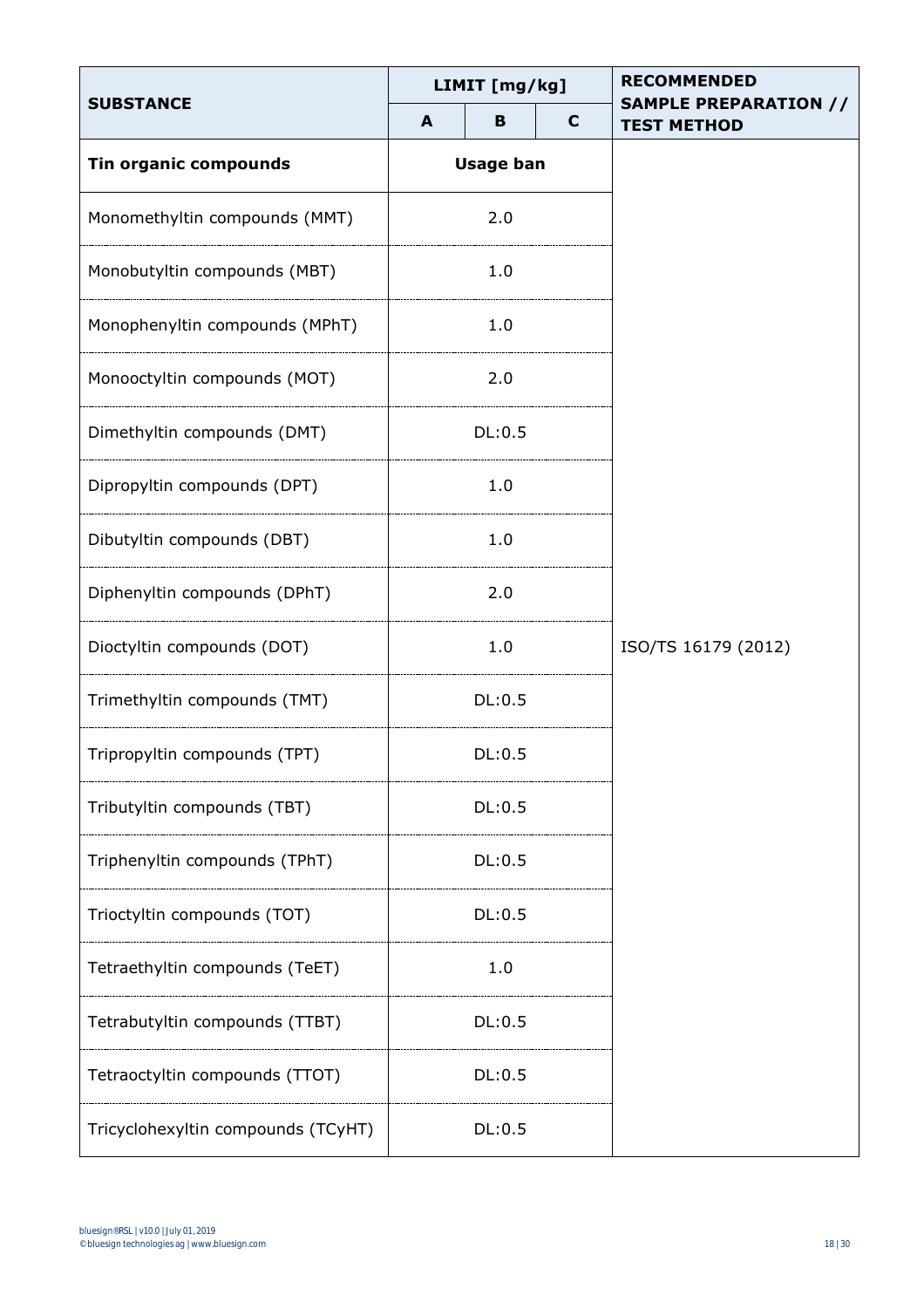| <b>SUBSTANCE</b>                                                                                 | LIMIT [mg/kg]    |   |   | <b>RECOMMENDED</b><br><b>SAMPLE PREPARATION //</b> |
|--------------------------------------------------------------------------------------------------|------------------|---|---|----------------------------------------------------|
|                                                                                                  | A                | B | C | <b>TEST METHOD</b>                                 |
| <b>UV stabilizers</b>                                                                            | <b>Usage ban</b> |   |   |                                                    |
| UV-320<br>2-benzotriazol-2-yl-4,6-di-tert-<br>butylphenol                                        | Traces:<br>1000  |   |   |                                                    |
| $(CAS 3846-71-7)$                                                                                |                  |   |   |                                                    |
| $UV-327$<br>2,4-di-tert-butyl-6-(5-<br>chlorobenzotriazol-2-yl)phenol<br>$(CAS 3864-99-1)$       |                  |   |   | Extraction with<br>Hexane/Dichloroethane //        |
| $UV-328$<br>2-(2H-benzotriazol-2-yl)-4,6-<br>bis(1,1-dimethylpropyl)phenol<br>$(CAS 25973-55-1)$ |                  |   |   | GC-MS                                              |
| $UV-350$<br>2-(2H-Benzotriazol-2-yl)-4-(tert-<br>butyl)-6-(sec-butyl)phenol<br>(CAS 36437-37-3)  |                  |   |   |                                                    |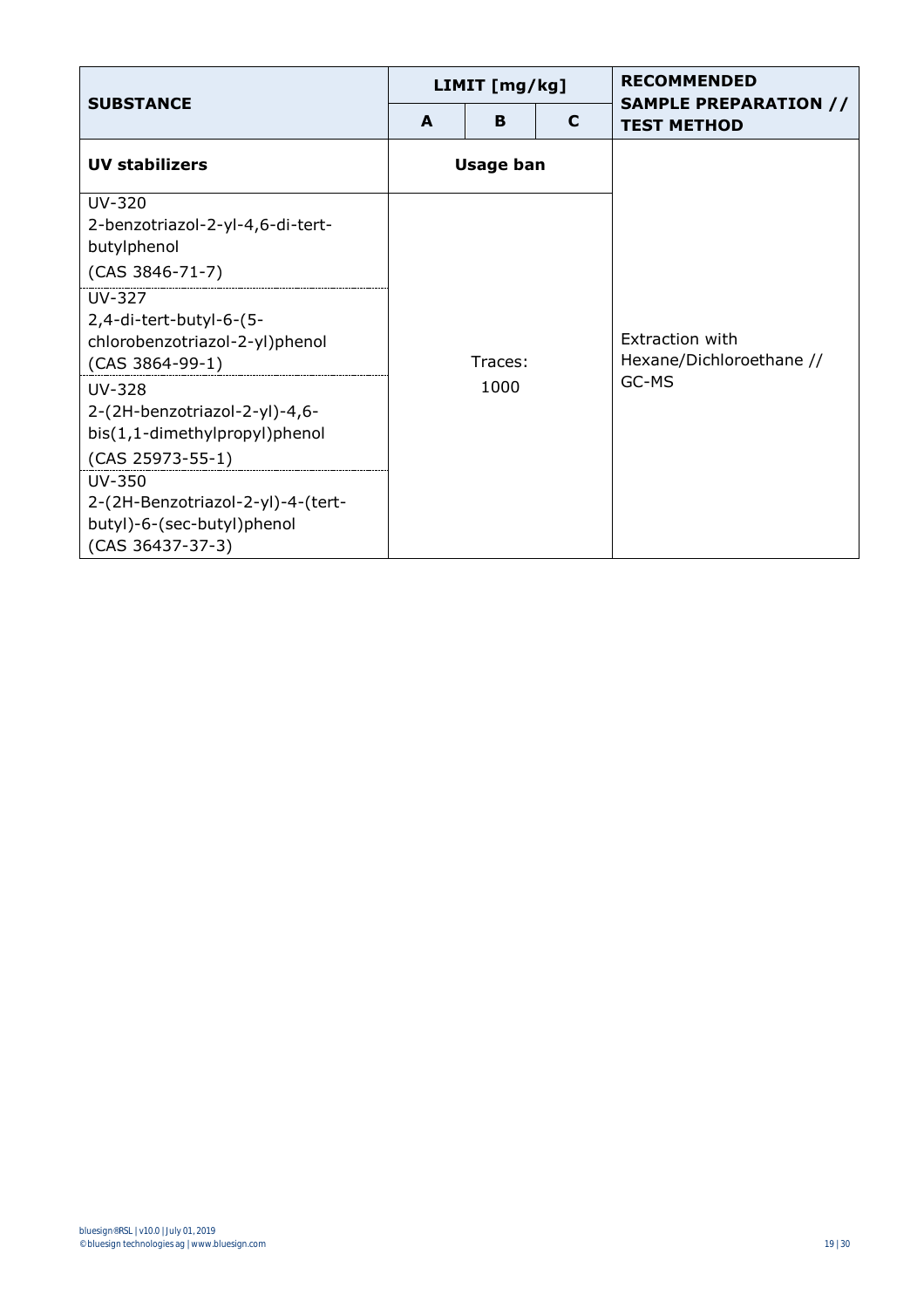## Appendices

| Appendix A: Alkylphenols and Alkylphenolethoxylates | $CAS - No.$ |
|-----------------------------------------------------|-------------|
| Nonylphenol (NP)                                    | several     |
| Octylphenol (OP)                                    | several     |
| Nonylphenolethoxylate $(EO)_{3-20}$                 | several     |
| Octylphenolethoxylate (EO)3-20                      | several     |

| Appendix B: Arylamines (and corresponding salts)                          | $CAS - No.$    |
|---------------------------------------------------------------------------|----------------|
| p-Aminoazobenzene                                                         | $60 - 09 - 3$  |
| o-Aminoazotoluene                                                         | $97 - 56 - 3$  |
| 4-Aminobiphenyl                                                           | $92 - 67 - 1$  |
| 2-Amino-4-nitrotoluene                                                    | $99 - 55 - 8$  |
| 2-Anisidine                                                               | $90 - 04 - 0$  |
| Benzidine                                                                 | $92 - 87 - 5$  |
| 4-Chloroaniline                                                           | $106 - 47 - 8$ |
| 4-Chlor-2-toluidine                                                       | $95 - 69 - 2$  |
| 4-Chloro-o-toluidinium chloride                                           | 3165-93-3      |
| p-Cresidine                                                               | $120 - 71 - 8$ |
| 2,4-Diaminoanisole                                                        | 615-05-4       |
| 4,4'-Diaminodiphenylmethane                                               | 101-77-9       |
| 2,4-Diaminotoluene                                                        | $95 - 80 - 7$  |
| 3,3'-Dichlorobenzidine                                                    | $91 - 94 - 1$  |
| 3,3'-Dimethoxybenzidine                                                   | $119-90-4$     |
| 3,3'-Dimethylbenzidine                                                    | 119-93-7       |
| 3,3'-Dimethyl-4,4'-diaminodiphenylmethane                                 | 838-88-0       |
| 4-Methoxy-m-phenylene diammonium sulphate; 2,4-diaminoanisole<br>sulphate | 39156-41-7     |
| 4,4'-Methylenebis-(2-chloraniline)                                        | $101 - 14 - 4$ |
| 2-Naphthylamine                                                           | $91 - 59 - 8$  |
| 2-Naphthylammoniumacetate                                                 | 553-00-4       |
| 4,4'-Oxydianiline                                                         | $101 - 80 - 4$ |
| 4,4'-Thiodianiline                                                        | 139-65-1       |
| o-Toluidine                                                               | $95 - 53 - 4$  |
| 2,4,5-Trimethylaniline                                                    | $137 - 17 - 7$ |
| 2,4,5-Trimethylaniline hydrochloride                                      | 21436-97-5     |
| 2,4-Xylidine                                                              | $95 - 68 - 1$  |
| 2,6-Xylidine                                                              | $87 - 62 - 7$  |

| <b>Appendix C: Asbestos</b> | $CAS - No.$ |
|-----------------------------|-------------|
| Actinolite                  | 77536-66-4  |
| Amosite                     | 12172-73-5  |
| Anthophyllite               | 77536-67-5  |
| Chrysotile                  | 12001-29-5  |
| Crocidolite                 | 12001-28-4  |
| Tremolite                   | 77536-68-6  |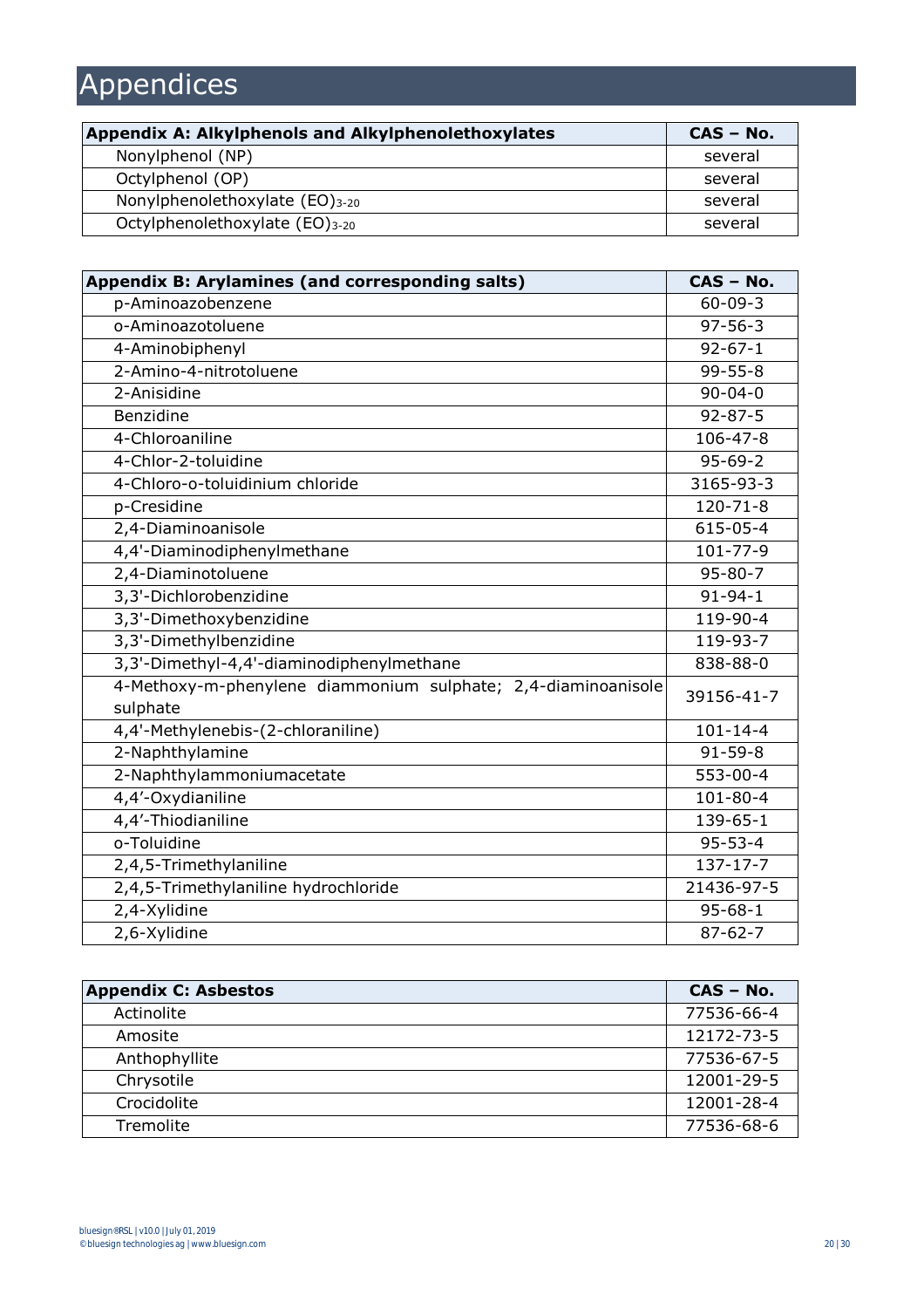| <b>Appendix D: Chlorinated Benzenes and Toluenes</b> | CAS - No.                 |
|------------------------------------------------------|---------------------------|
| Monochlorobenzene                                    | 108-90-7                  |
| Dichlorobenzenes, all isomers                        | Several                   |
| 1,2-Dichlorobenzene                                  | $95 - 50 - 1$             |
| 1,3-Dichlorobenzene                                  | $541 - 73 - 1$            |
| 1,4-Dichlorobenzene                                  | 106-46-7                  |
| Trichlorobenzenes, all isomers                       | Several                   |
| 1,2,3-Trichlorobenzene                               | $87 - 61 - 6$             |
| 1,2,4-Trichlorobenzene                               | 120-82-1                  |
| 1,3,5-Trichlorobenzene                               | $108 - 70 - 3$            |
| Tetrachlorobenzenes, all isomers                     | Several                   |
| 1,2,3,4-Tetrachlorobenzene                           | 634-66-2                  |
| 1,2,3,5-Tetrachlorobenzene                           | 634-90-2                  |
| 1,2,4,5-Tetrachlorobenzene                           | $95 - 94 - 3$             |
| Pentachlorobenzene                                   | 608-93-5                  |
| Hexachlorobenzene                                    | $118 - 74 - 1$            |
| Monochlorotoluenes, all isomers                      | Several                   |
| 2-Chlorotoluene                                      | $95 - 49 - 8$             |
| 3-Chlorotoluene                                      | $108 - 41 - 8$            |
| 4-Chlorotoluene                                      | 106-43-4                  |
| a-Chlorotoluene                                      | $\overline{1}00 - 44 - 7$ |
| Dichlorotoluenes, all isomers                        | Several                   |
| 2,3-Dichlorotoluene                                  | 32768-54-0                |
| 2,4-Dichlorotoluene                                  | $95 - 73 - 8$             |
| 2,5-Dichlorotoluene                                  | 19398-61-9                |
| 2,6-Dichlorotoluene                                  | 118-69-4                  |
| 3,4-Dichlorotoluene                                  | $95 - 75 - 0$             |
| 3,5-Dichlorotoluene                                  | 25186-47-4                |
| Trichlorotoluenes, all isomers                       | Several                   |
| 2,3,4-Trichlorotoluene                               | 7359-72-0                 |
| 2,3,6-Trichlorotoluene                               | 2077-46-5                 |
| 2,4,5-Trichlorotoluene                               | 6639-30-1                 |
| 2,4,6-Trichlorotoluene                               | 23749-65-7                |
| 3,4,5-Trichlorotoluene                               | 21472-86-6                |
| a,a,a-Trichlorotoluene                               | $98 - 07 - 7$             |
| Tetrachlorotoluenes, all isomers                     | Several                   |
| 2,3,4,5-Tetrachlorotoluene                           | 76057-12-0                |
| 2,3,5,6-Tetrachlorotoluene                           | 29733-70-8                |
| 2,3,4,6-Tetrachlorotoluene                           | $875 - 40 - 1$            |
| a,a,a,4-Tetrachlorotoluene                           | 5216-25-1                 |
| Pentachlorotoluene                                   | $877 - 11 - 2$            |
| Chlorotoluene, unspecific mixture                    | 25168-05-2                |

| <b>Appendix E: Chlorinated Phenols</b> | $CAS - No.$    |
|----------------------------------------|----------------|
| Monochlorophenols                      | 25167-80-0     |
| 2-Chlorophenol                         | $95 - 57 - 8$  |
| 3-Chlorophenol                         | $108 - 43 - 0$ |
| 4-Chlorophenol                         | 106-48-9       |
| Dichlorophenols                        | 25167-81-1     |
| 2,3-Dichlorophenol                     | $576 - 24 - 9$ |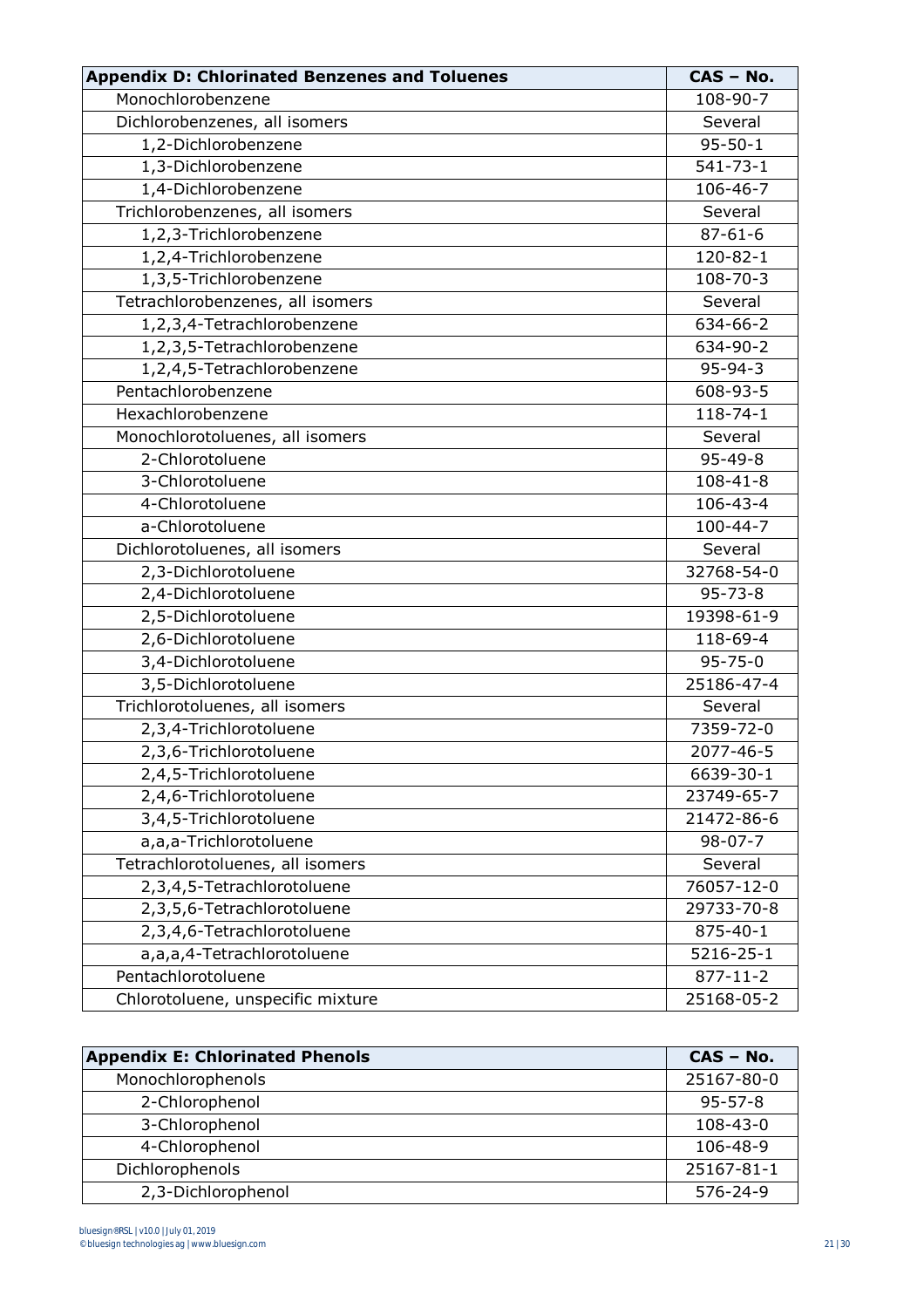| <b>Appendix E: Chlorinated Phenols (continued)</b> | CAS - No.      |
|----------------------------------------------------|----------------|
| 2,4-Dichlorophenol                                 | 120-83-2       |
| 2,5-Dichlorophenol                                 | 583-78-8       |
| 2,6-Dichlorophenol                                 | $87 - 65 - 0$  |
| 3,4-Dichlorophenol                                 | $95 - 77 - 2$  |
| 3,5-Dichlorophenol                                 | $591 - 35 - 5$ |
| Trichlorophenols                                   | 25167-82-2     |
| 2,3,4-Trichlorophenol                              | 15950-66-0     |
| 2,3,5-Trichlorophenol                              | $933 - 78 - 8$ |
| 2,3,6-Trichlorophenol                              | $933 - 75 - 5$ |
| 2,4,5-Trichlorophenol                              | $95 - 95 - 4$  |
| 2,4,6-Trichlorophenol                              | $88 - 06 - 2$  |
| 3,4,5-Trichlorophenol                              | 609-19-8       |
| Tetrachlorophenols                                 | 25167-83-3     |
| 2,3,4,5-Tetrachlorophenol                          | 4901-51-3      |
| 2,3,4,6-Tetrachlorophenol                          | $58-90-2$      |
| 2,3,5,6-Tetrachlorophenol                          | 935-95-5       |
| Pentachlorophenols                                 | $87 - 86 - 5$  |

| Appendix F: Colorants with carcinogenic potential | CAS - No.      |
|---------------------------------------------------|----------------|
| Acid Red 26                                       | 3761-53-3      |
| Acid Red 114                                      | 6459-94-5      |
| <b>Basic Green 4</b>                              | <b>Several</b> |
| Malachit green                                    | 10309-95-2     |
| Malachit green chloride                           | $569 - 64 - 2$ |
| Malachit green oxalate                            | 2437-29-8      |
| Basic Red 9                                       | $569 - 61 - 9$ |
| Basic Violet 14                                   | 632-99-5       |
| Direct Black 38                                   | 1937-37-7      |
| Direct Blue 6                                     | 2602-46-2      |
| Direct Blue 15                                    | 2429-74-5      |
| Direct Brown 95                                   | 16071-86-6     |
| Direct Red 28                                     | $573 - 58 - 0$ |
| Disperse Blue 1                                   | 2475-45-8      |
| Disperse Orange 11                                | $82 - 28 - 0$  |
| Disperse Yellow 3                                 | 2832-40-8      |
| Pigment Black 25                                  | 68186-89-0     |
| Pigment Yellow 34                                 | 1344-37-2      |
| Pigment Yellow 157                                | 68610-24-2     |
| Pigment Red 104                                   | 12656-85-8     |

| Appendix G: Colorants with allergenic potential | $CAS - No.$ |
|-------------------------------------------------|-------------|
| Disperse Blue 3                                 | 2475-46-9   |
| Disperse Blue 7                                 | 3179-90-6   |
| Disperse Blue 26                                | 3860-63-7   |
| Disperse Blue 35                                | 12222-75-2  |
|                                                 | 56524-77-7  |
| Disperse Blue 102                               | 12222-97-8  |
| Disperse Blue 106                               | 12223-01-7  |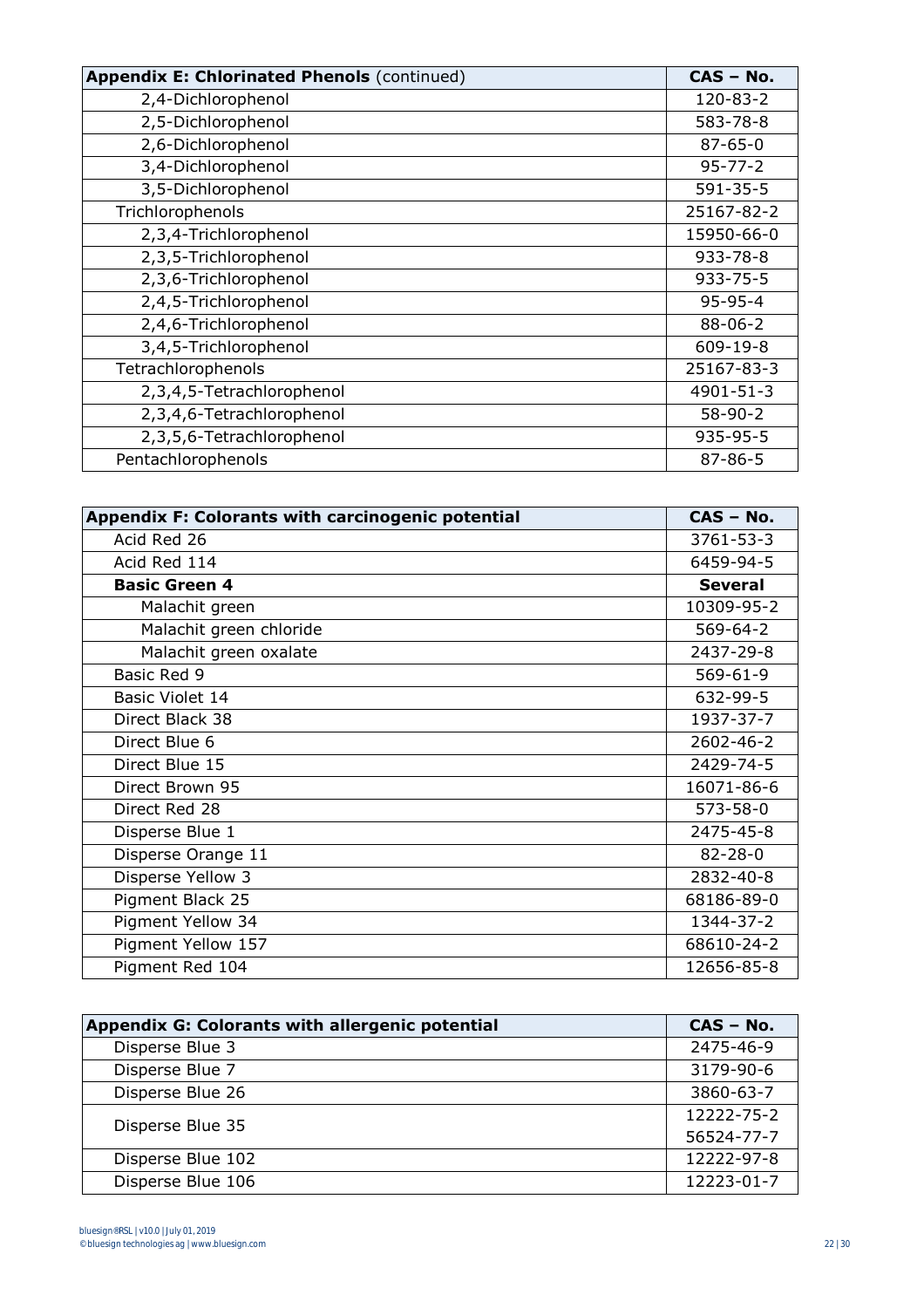| Appendix G: Colorants with allergenic potential (continued) | $CAS - No.$    |
|-------------------------------------------------------------|----------------|
| Disperse Blue 124                                           | 61951-51-7     |
| Disperse Brown 1                                            | 23355-64-8     |
| Disperse Orange 1                                           | 2581-69-3      |
| Disperse Orange 3                                           | 730-40-5       |
|                                                             | 12223-33-5     |
| Disperse Orange 37/59/76                                    | 13301-61-6     |
|                                                             | 51811-42-8     |
| Disperse Red 1                                              | 2872-52-8      |
| Disperse Red 11                                             | 2872-48-2      |
| Disperse Red 17                                             | 3179-89-3      |
| Disperse Yellow 1                                           | $119 - 15 - 3$ |
| Disperse Yellow 9                                           | 6373-73-5      |
| Disperse Yellow 39                                          | 12236-29-2     |
| Disperse Yellow 49                                          | 54824-37-2     |

| Appendix H: Colorants banned for other reasons                                                                                    | $CAS - No.$     |
|-----------------------------------------------------------------------------------------------------------------------------------|-----------------|
| Basic Blue 26                                                                                                                     | 2580-56-5       |
|                                                                                                                                   | 548-62-9        |
| <b>Basic Violet 3</b>                                                                                                             | $603 - 48 - 5$  |
|                                                                                                                                   | 14426-25-6      |
| Direct Yellow 1                                                                                                                   | 6472-91-9       |
| Disperse Yellow 23                                                                                                                | 6250-23-3       |
| Disperse Orange 149                                                                                                               | 85136-74-9      |
|                                                                                                                                   | EC-Number:      |
| Navy Blue                                                                                                                         | $405 - 665 - 4$ |
| A mixture of: disodium (6-(4-anisidino)-3- sulfonato-2-(3,5-dinitro-2-oxidophenylazo)-                                            | Component 1:    |
| 1- naphtholato)(1-(5-chloro-2-oxidophenylazo)-2- naphtholato)chromate(1-),trisodium                                               | 118685-33-9     |
| bis(6-(4-anisidino)-3-sulfonato-2-(3,5- dinitro-2-oxidophenylazo)-1-<br>naphtholato)chromate(1-) Component 1: CAS-No: 118685-33-9 | Component 2:    |
| C39H23ClCrN7O12S.2Na   Component 2: C46H30CrN10O20S2.3Na                                                                          | Not allocated   |
|                                                                                                                                   |                 |

| <b>Appendix I: Dioxins and Furans</b>     | $CAS - No.$    |
|-------------------------------------------|----------------|
| Group 1:                                  | <b>Several</b> |
| 2,3,7,8-Tetrachlorodibenzo-p-dioxin       | 1746-01-6      |
| 1,2,3,7,8-Pentachlorodibenzo-p-dioxin     | 40321-76-4     |
| 2,3,7,8-Tetrachlorodibenzofuran           | 51207-31-9     |
| 2,3,4,7,8-Pentachlorodibenzofuran         | 57117-31-4     |
| Group 2:                                  | <b>Several</b> |
| 1,2,3,4,7,8-Hexachlorodibenzo-p-dioxin    | 39227-28-6     |
| 1,2,3,6,7,8-Hexachlorodibenzo-p-dioxin    | 57653-85-7     |
| 1,2,3,7,8,9-Hexachlorodibenzo-p-dioxin    | 19408-74-3     |
| 1,2,3,7,8-Pentachlorodibenzofuran         | 57117-41-6     |
| 1,2,3,4,7,8-Hexachlorodibenzofuran        | 70648-26-9     |
| 1,2,3,6,7,8-Hexachlorodibenzofuran        | 57117-44-9     |
| 1,2,3,7,8,9-Hexachlorodibenzofuran        | 72918-21-9     |
| 2,3,4,6,7,8-Hexachlorodibenzofuran        | 60851-34-5     |
| Group 3:                                  | Several        |
| 1,2,3,4,6,7,8-Heptachlorodibenzo-p-dioxin | 35822-46-9     |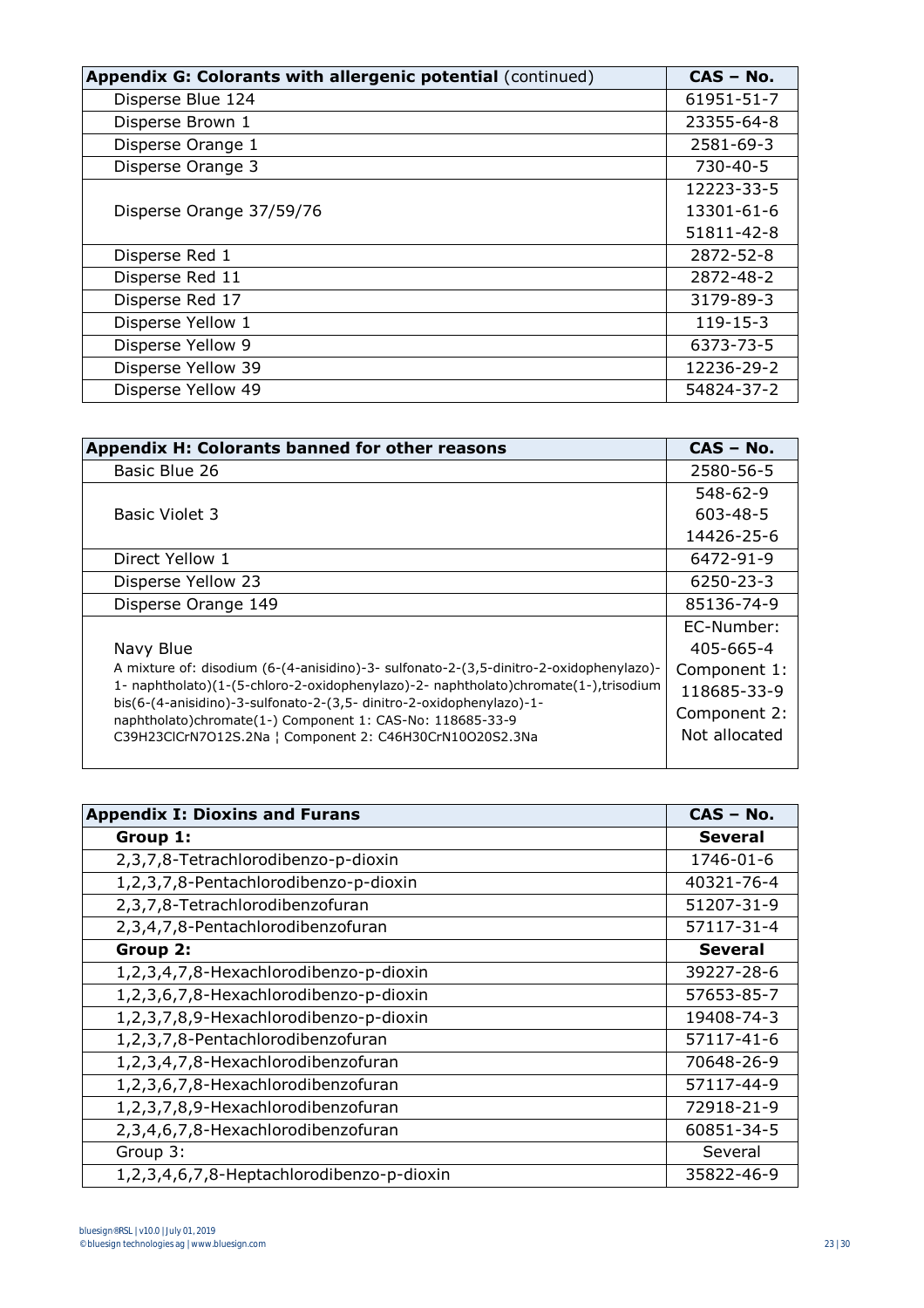| <b>Appendix I: Dioxins and Furans (continued)</b> | $CAS - No.$ |
|---------------------------------------------------|-------------|
| 1,2,3,4,6,7,8,9-Octachlorodibenzo-p-dioxin        | 3268-87-9   |
| 1,2,3,4,6,7,8-Heptachlorodibenzofuran             | 67562-39-4  |
| 1,2,3,4,7,8,9-Heptachlorodibenzofuran             | 55673-89-7  |
| 1,2,3,4,6,7,8,9-Octachlorodibenzofuran            | 39001-02-0  |
| Group 4:                                          | Several     |
| 2,3,7,8-Tetrabromodibenzo-p-dioxin                | 50585-41-6  |
| 1,2,3,7,8-Pentabromodibenzo-p-dioxin              | 109333-34-8 |
| 2,3,7,8-Tetrabromodibenzofuran                    | 67733-57-7  |
| 2,3,4,7,8-Pentabromodibenzofuran                  | 131166-92-2 |
| Group 5:                                          | Several     |
| 1,2,3,4,7,8-Hexabromodibenzo-p-dioxin             | 110999-44-5 |
| 1,2,3,6,7,8-Hexabromodibenzo-p-dioxin             | 110999-45-6 |
| 1,2,3,7,8,9-Hexabromodibenzo-p-dioxin             | 110999-46-7 |
| 1,2,3,7,8-Pentabromodibenzofuran                  | 107555-93-1 |

| <b>Appendix J: Flame retardants</b>                             | CAS - No.      |
|-----------------------------------------------------------------|----------------|
| 2,2-Bis(bromomethyl)-1,3-propanediol                            | 3296-90-0      |
| Bis(2,3-dibromopropyl)phosphate                                 | 5412-25-9      |
| Chlorinated paraffins, all chain lengths                        | Several        |
| Paraffin wax, chlorinated                                       | 63449-39-8     |
| Paraffin, C <sub>10</sub> -C <sub>13</sub> , chlorinated (SCCP) | 85535-84-8     |
| Paraffin, C <sub>14</sub> -C <sub>17</sub> , chlorinated (MCCP) | 85535-85-9     |
| Paraffin, C <sub>18</sub> -C <sub>28</sub> , chlorinated (LCCP) | 85535-86-0     |
|                                                                 | 25637-99-4     |
|                                                                 | 3194-55-6      |
| Hexabromocyclododecan                                           | 134237-50-6    |
|                                                                 | 134237-51-7    |
|                                                                 | 134237-52-8    |
| Polybrominated diphenyl ethers (PBDE)                           | Several        |
| Tetrabromodiphenyl ether (TetraBDE)                             | 40088-47-9     |
| Pentabromodiphenyl ether (PentaBDE)                             | 32534-81-9     |
| Hexabromodiphenyl ether (HexaBDE)                               | 36483-60-0     |
| Heptabromodiphenyl ether (HeptaBDE)                             | 68928-80-3     |
| Octabromodiphenyl ether (OctaBDE)                               | 32536-52-0     |
| Nonabromodiphenyl ether (NonaBDE)                               | 63936-56-1     |
| Decabromodiphenyl ether (DecaBDE)                               | 1163-19-5      |
| Tetrabromobisphenol A                                           | 79-94-7        |
| Tetrabromobisphenol A bis(2,3-dibromopropylether)               | 21850-44-2     |
| Tri(aziridin-1-yl)phosphine oxide (TEPA)                        | $545 - 55 - 1$ |
| Triethylenephosphoramide                                        |                |
| Trimethyl phosphate                                             | $512 - 56 - 1$ |
| Tri-o-cresyl phosphate                                          | $78 - 30 - 8$  |
| Tris(2-chloroethyl) phosphate (TCEP)                            | 115-96-8       |
| Tris-(2-chloro-1-methylethyl)phosphate (TCPP)                   | 13674-84-5     |
| Tris-[2-chloro-1-(chloromethyl)ethyl]phosphate (TDCP)           | 13674-87-8     |
| Tris(2,3-dibromopropyl)phosphate (TRIS)                         | 126-72-7       |
| Trixylyl phosphate                                              | 25155-23-1     |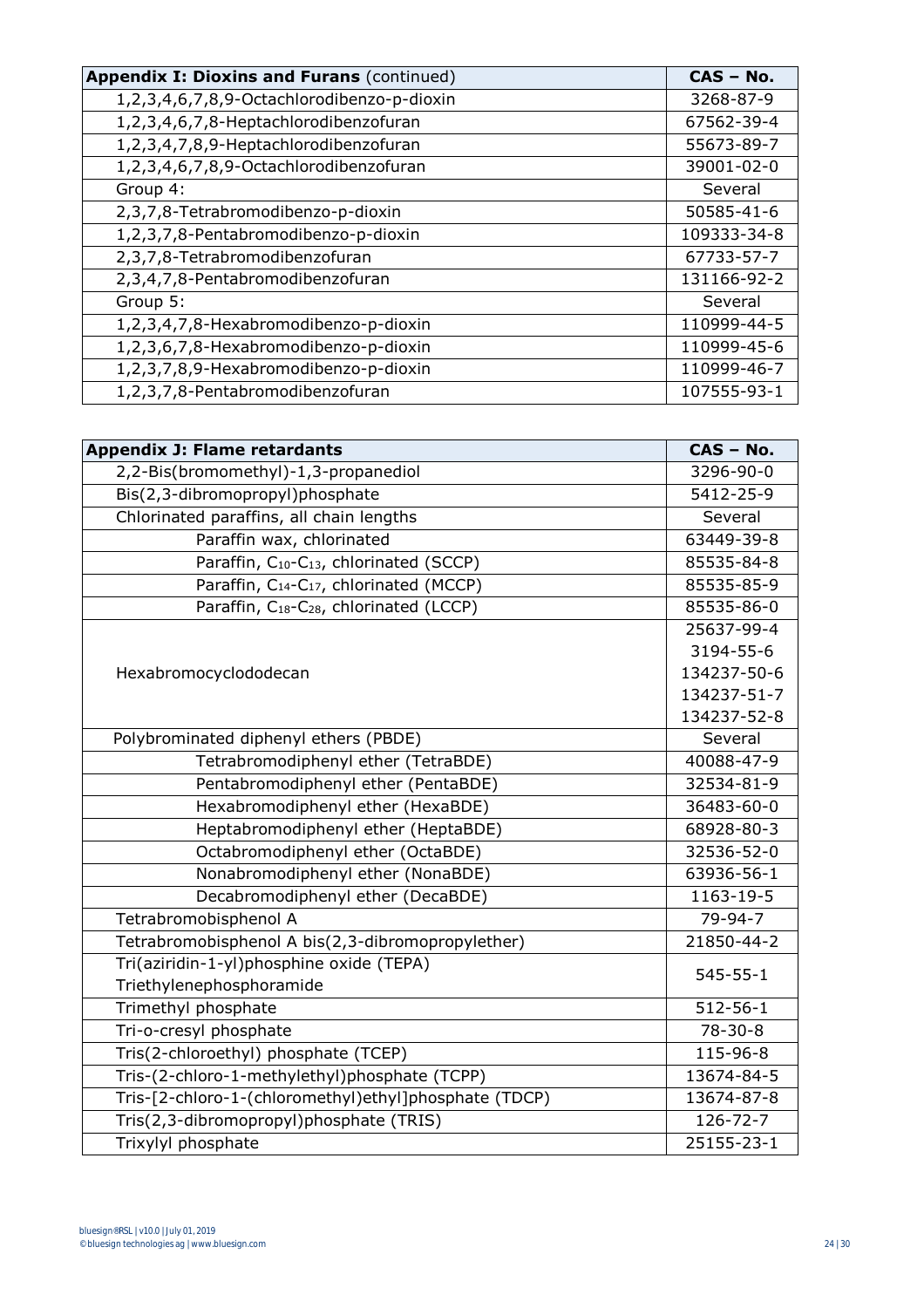| <b>Appendix K: Fluorinated Greenhouse Gases</b> | $CAS - No.$    |
|-------------------------------------------------|----------------|
| Sulphur hexafluoride - SF6                      | 2551-62-4      |
| Perfluoromethane                                | $75 - 73 - 0$  |
| Perfluoroethane                                 | $76 - 16 - 4$  |
| Perfluoropropane                                | $76 - 19 - 7$  |
| Perfluorobutane                                 | $355 - 25 - 9$ |
| Perfluoropentane                                | $678 - 26 - 2$ |
| Perfluorohexane                                 | $355 - 42 - 0$ |
| Perfluorocyclobutane                            | $115 - 25 - 3$ |
| $HFC-23$                                        | $75 - 46 - 7$  |
| $HFC-32$                                        | $75 - 10 - 5$  |
| $HFC-41$                                        | $593 - 53 - 3$ |
| <b>HFC-43-10mee</b>                             | 138495-42-8    |
| <b>HFC-125</b>                                  | 354-33-6       |
| <b>HFC-134</b>                                  | $359 - 35 - 3$ |
| <b>HFC-134a</b>                                 | 811-97-2       |
| <b>HFC-152a</b>                                 | $75 - 37 - 6$  |
| <b>HFC-143</b>                                  | $430 - 66 - 0$ |
| <b>HFC-143a</b>                                 | $420 - 46 - 2$ |
| HFC-227ea                                       | 431-89-0       |
| HFC-236cb                                       | 677-56-5       |
| HFC-236ea                                       | $431 - 63 - 0$ |
| HFC-236fa                                       | 690-39-1       |
| <b>HFC-245ca</b>                                | 679-86-7       |
| HFC-245fa                                       | $460 - 73 - 1$ |
| HFC-365mfc                                      | $406 - 58 - 6$ |

| Appendix L: Halogenated Biphenyls, Terphenyls, Napthalenes | CAS - No. |
|------------------------------------------------------------|-----------|
| Polybrominated biphenyls (PBBs)                            | Several   |
| Polychlorinated biphenyls (PCBs)                           | Several   |
| Polychlorinated terphenyls (PCTs)                          | Several   |
| Polybrominated terphenyls (PBTs)                           | Several   |
| Polychlorinated naphthalenes (PCNs)                        | Several   |
| Polybrominated naphthalenes (PBNs)                         | Several   |

| <b>Appendix M: Halogenated Diarylalkanes</b> | $CAS - No.$ |
|----------------------------------------------|-------------|
| Monomethyl-dibromo-diphenyl methane          | 99688-47-8  |
| Monomethyl-dichloro-diphenyl methane         | 81161-70-8  |
| Monomethyl-tetrachloro-diphenyl methane      | 76253-60-6  |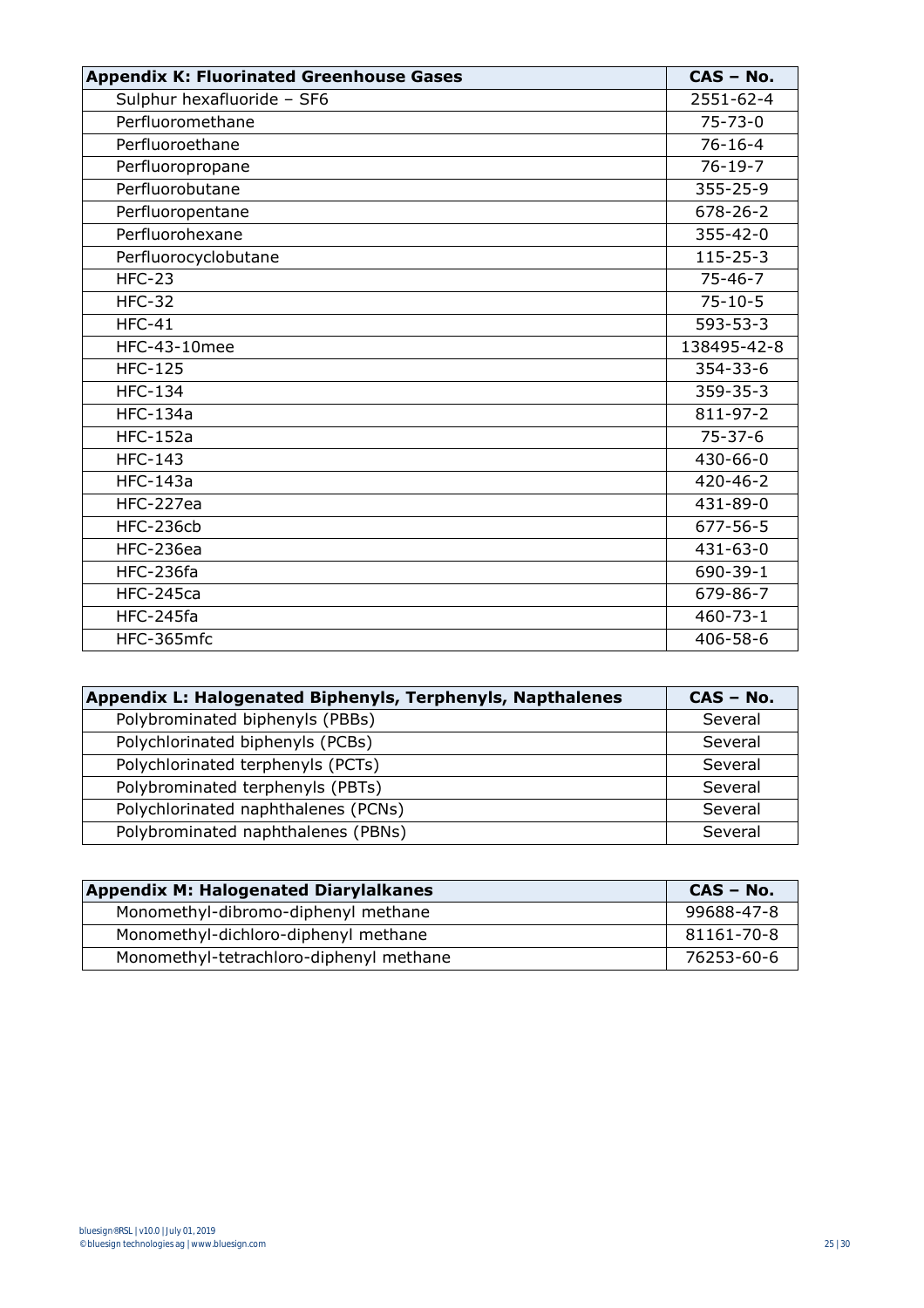| <b>Appendix N: Isocyanates</b>         | $CAS - No.$    |
|----------------------------------------|----------------|
| 1,3-bis(isocyanatomethyl)benzene (HDI) | 3634-83-1      |
| Diphenylmethane-4,4-diisocyanate (MDI) | $101 - 68 - 8$ |
| Hexamethylene diisocyanate (HMDI)      | $822 - 06 - 0$ |
| Isophorone diisocyanate (IPDI)         | 4098-71-9      |
| Tetramethylxylene diisocyanate (TMXDI) | 2778-42-9      |
| Toluene-2,4-diisocyanate (2,4-TDI)     | 584-84-9       |
| Toluene-2,6-diisocyanate (2,6-TDI)     | $91 - 08 - 7$  |

| <b>Appendix O: Ozone Depleting Substances</b>   | CAS - No.        |
|-------------------------------------------------|------------------|
| Ozone-depleting substances (CFC's) class I      | <b>Several</b>   |
| Trichlorofluoromethane CFC-11                   | $75 - 69 - 4$    |
| Dichlorofluoromethane CFC-12                    | $75 - 71 - 8$    |
| 1,1,2-Trichloro-1,2,2-trifluoroethane CFC-113   | $76 - 13 - 1$    |
| 1,1,1-Trichloro-2,2,2-trifluoroethane CFC-113a  | 354-58-5         |
| 1,2-Dichloro-1,1,2,2-tetrafluoroethane CFC-114  | $76 - 14 - 2$    |
| 1,1-Dichloro-1,2,2,2-tetrafluoroethane CFC-114a | 374-07-2         |
| Monochloropentafluoroethane CFC-115             | $76 - 15 - 3$    |
| Bromochlorodifluoromethane Halon-1211           | 353-59-3         |
| Bromotrifluoromethane Halon-1301                | $75 - 63 - 8$    |
| Dibromotetrafluoroethane Halon-2402             | 124-73-2         |
| Chlorotrifluoromethane CFC-13                   | $75 - 72 - 9$    |
| Pentachlorofluoroethane CFC-111                 | 354-56-3         |
| 1,1,2,2-Tetrachloro-1,2-difluoroethane CFC-112  | $76 - 12 - 0$    |
| 1,1,1,2-Tetrachlorodifluoroethane CFC-112a      | $76 - 11 - 9$    |
| Heptachlorofluoropropane CFC-211                | 422-78-6         |
| Hexachlorodifluoropropane CFC-212               | 3182-26-1        |
| Pentachlorotrifluoropropane CFC-213             | 2354-06-5        |
| Tetrachlorotetrafluoropropane CFC-214           | $29255 - 31 - 0$ |
| 1,1,3-Trichloropentafluoropropane CFC-215       | $76 - 17 - 5$    |
| 1,2,3-Trichloropentafluoropropane CFC-215       | 1652-81-9        |
| 1,1,1-Trichloropentafluoropropane CFC-215       | 4259-43-2        |
| 1,2,2-Trichloropentafluoropropane CFC-215       | 1599-41-3        |
| Dichlorohexafluoropropane CFC-216               | 661-97-2         |
| Monochloroheptafluoropropane CFC-217            | 422-86-6         |
| Carbon tetrachloride CCl4                       | $56 - 23 - 5$    |
| 1,1,1-Trichloroethane (Methylchloroform)        | $71 - 55 - 6$    |
| Methylbromide (CH3Br)                           | 74-83-9          |
| CHFBr2                                          | 1868-53-7        |
| CHF2Br                                          | 1511-62-2        |
| CH <sub>2FBr</sub>                              | 373-52-4         |
| C2HFBr4                                         | 353-93-5         |
| C2HF2Br3                                        | 353-97-9         |
| C2HF3Br2                                        | $354 - 04 - 1$   |
| C2HF4Br                                         | 354-07-4         |
| C2H2FBr3                                        | 172912-75-3      |
| C2H2F2Br2                                       | $75 - 82 - 1$    |
| C2H2F3Br                                        | $421 - 06 - 7$   |
| C2H3FBr2                                        | 358-97-4         |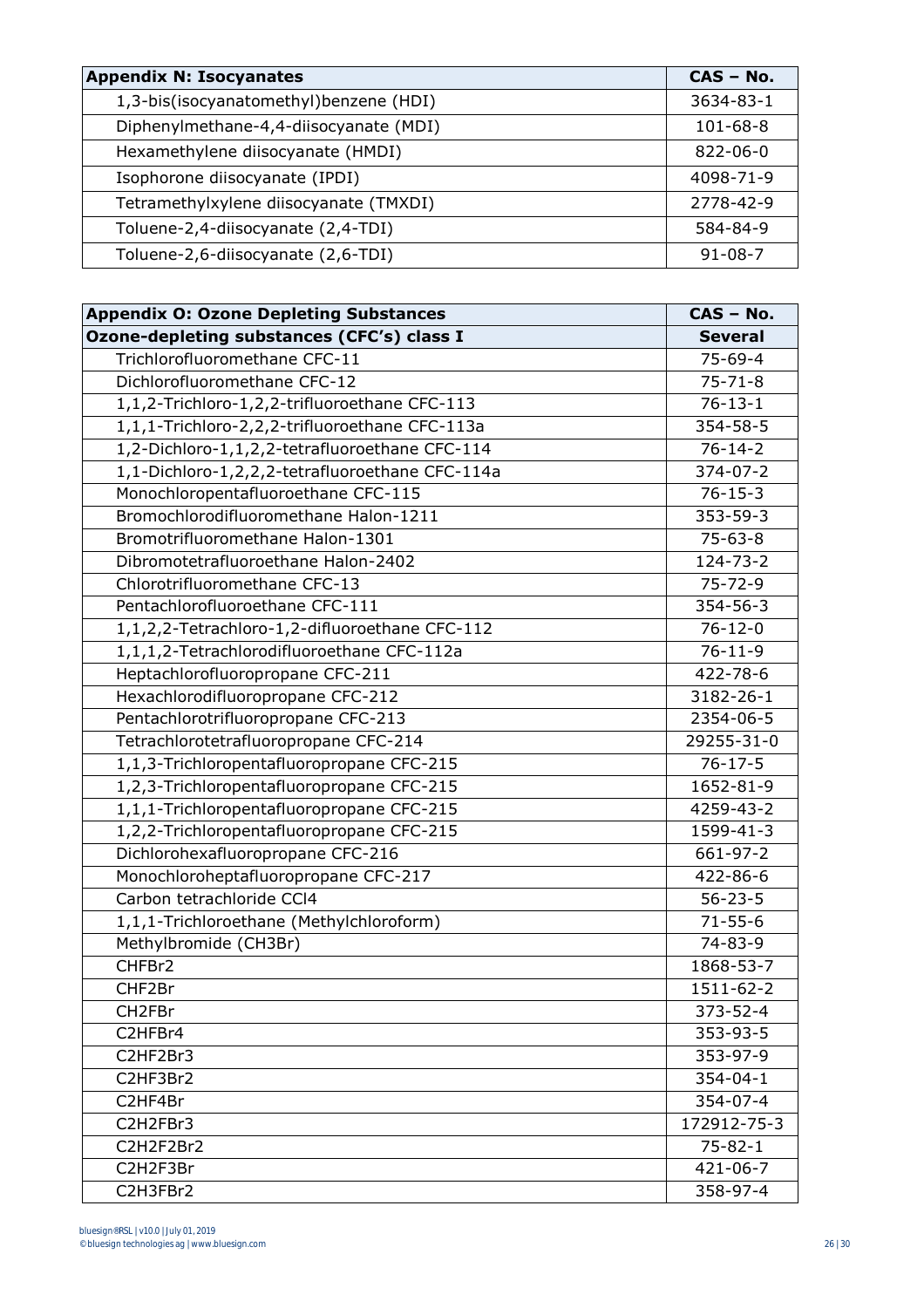| Ozone-depleting substances (CFC's) class I (continued)                    | <b>Several</b>       |
|---------------------------------------------------------------------------|----------------------|
| C2H3F2Br                                                                  | 359-07-9             |
| C2H4FBr                                                                   | 762-49-2             |
| C3HFBr6                                                                   |                      |
| C3HF2Br5                                                                  |                      |
| C3HF3Br4                                                                  |                      |
| C3HF4Br3                                                                  | 666-48-8             |
| C3HF5Br2                                                                  | 431-78-7             |
| C3HF6Br                                                                   | 2252-79-1            |
| C3H2FBr5                                                                  |                      |
| C3H2F2Br4                                                                 | 148875-98-3          |
| C3H2F3Br3                                                                 | $431 - 48 - 1$       |
| C3H2F4Br2                                                                 | 460-86-6             |
| C3H2F5Br                                                                  | 460-88-8             |
| C3H3FBr4                                                                  |                      |
| C3H3F2Br3                                                                 | $666 - 25 - 1$       |
| C3H3F3Br2                                                                 | $460 - 60 - 6$       |
| C3H3F4Br                                                                  | $460 - 67 - 3$       |
| C3H4FBr3                                                                  | 75372-14-4           |
| C3H4F2Br2                                                                 | 51584-25-9           |
| C3H4F3Br                                                                  | $460 - 32 - 2$       |
| C3H5FBr2                                                                  | 453-00-9             |
| C3H5F2Br                                                                  | 461-49-4             |
| C3H6FBr                                                                   | 1871-72-3            |
| Chlorobromomethane CH2BrCl                                                | $74 - 97 - 5$        |
|                                                                           |                      |
| Ozone-depleting substances (CFC's) class II                               | <b>Several</b>       |
| Dichlorofluoromethane HCFC-21                                             | $75 - 43 - 4$        |
| Monochlorodifluoromethane HCFC-22                                         | $75 - 45 - 6$        |
| Monochlorofluoromethane HCFC-31                                           | 593-70-4             |
| Tetrachlorofluoroethane HCFC-121                                          | $354 - 14 - 3$       |
| Trichlorodifluoroethane HCFC-122                                          | $354 - 21 - 2$       |
| Dichlorotrifluoroethane HCFC-123                                          | 306-83-2             |
| Monochlorotetrafluoroethane HCFC-124                                      | 2837-89-0            |
| Trichlorofluoroethane HCFC-131                                            | 359-28-4             |
| Dichlorodifluoroethane HCFC-132                                           | 1649-08-7            |
| Monochlorotrifluoroethane HCFC-133a                                       | $75 - 88 - 7$        |
| <b>HCFC-141</b>                                                           |                      |
| Dichlorofluoroethane HCFC-141b                                            | 1717-00-6            |
| <b>HCFC-142</b>                                                           |                      |
| Monochlorodifluoroethane HCFC-142b                                        | $75 - 68 - 3$        |
| <b>HCFC-151</b>                                                           |                      |
| Hexachlorofluoropropane HCFC-221                                          | $422 - 26 - 4$       |
| Pentachlorodifluoropropane HCFC-222                                       | $422 - 49 - 1$       |
| Tetrachlorotrifluoropropane HCFC-223                                      | 422-52-6             |
| Trichlorotetrafluoropropane HCFC-224                                      | 422-54-8             |
| <b>HCFC-225</b>                                                           |                      |
| Dichloropentafluoropropane HCFC-225ca                                     | 422-56-0             |
| Dichloropentafluoropropane HCFC-225cb                                     | $507 - 55 - 1$       |
| Monochlorohexafluoropropane HCFC-226<br>Pentachlorofluoropropane HCFC-231 | 431-87-8<br>421-94-3 |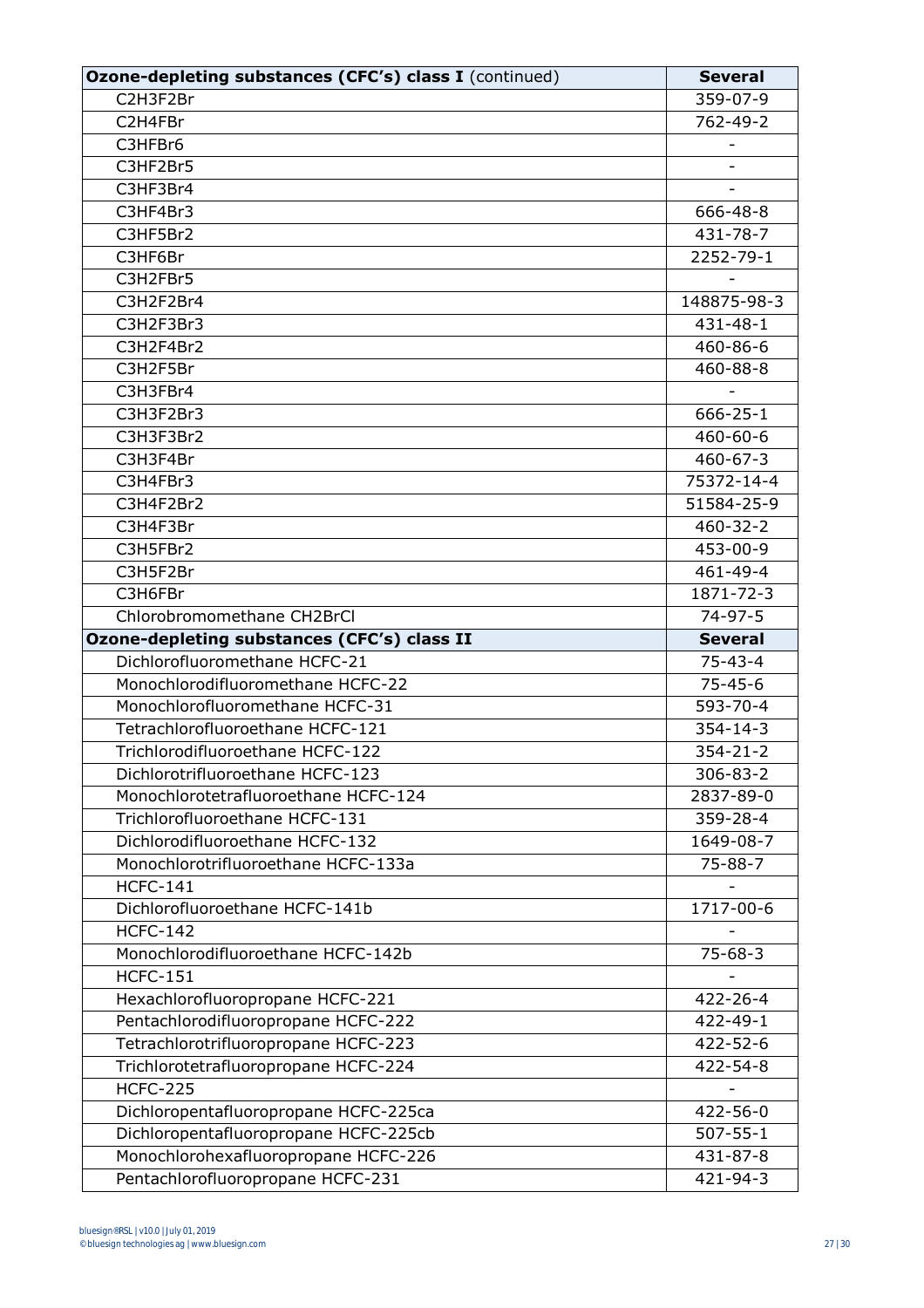| Ozone-depleting substances (CFC's) class II (continued) | <b>Several</b> |
|---------------------------------------------------------|----------------|
| Tetrachlorodifluoropropane HCFC-232                     | 460-89-9       |
| Trichlorotrifluoropropane HCFC-233                      | 7125-84-0      |
| Dichlorotetrafluoropropane HCFC-234                     | $425 - 94 - 5$ |
| Monochloropentafluoropropane HCFC-235                   | 460-92-4       |
| Tetrachlorofluoropropane HCFC-241                       | $666 - 27 - 3$ |
| Trichlorodifluoropropane HCFC-242                       | 460-63-9       |
| Dichlorotrifluoropropane HCFC-243                       | $460 - 69 - 5$ |
| Monochlorotetrafluoropropane HCFC-244                   | 134190-50-4    |
| Trichloromonofluoropropane HCFC-251                     | $421 - 41 - 0$ |
| Dichlorodifluoropropane HCFC-252                        | 819-00-1       |
| Monochlorotrifluoropropane HCFC-253                     | $460 - 35 - 5$ |
| Dichlorofluoropropane HCFC-261                          | 420-97-3       |
| Monochlorodifluoropropane HCFC-262                      | $421 - 02 - 3$ |
| Monochlorofluoropropane HCFC-271                        | 430-55-7       |

| <b>Appendix P: Pesticides</b>                                          | CAS - No.      |
|------------------------------------------------------------------------|----------------|
| Acetamipirid                                                           | 135410-20-7    |
|                                                                        | 160430-64-     |
| Aldrine                                                                | $309 - 00 - 2$ |
| Azinphos methyl                                                        | $86 - 50 - 0$  |
| Azinphos ethyl                                                         | 2642-71-9      |
| Bromophos-ethyl                                                        | 4824-78-6      |
| Captafol                                                               | 2425-06-1      |
| Carbaryl                                                               | $63 - 25 - 2$  |
| Chlorbenzilate                                                         | $510 - 15 - 6$ |
| Chlordane                                                              | $57 - 74 - 9$  |
| Chlordecone                                                            | 143-50-0       |
| Chlordimeform                                                          | 6164-98-3      |
| Chlorfenvinphos                                                        | 470-90-6       |
| Clothianidin                                                           | 210880-92-5    |
| Coumaphos                                                              | $56 - 72 - 4$  |
| Cyfluthrin                                                             | 68359-37-5     |
| Cyhalothrin, $\lambda$ -                                               | 91465-08-6     |
| Cypermethrin                                                           | 52315-07-8     |
| Deltamethrin                                                           | 52918-63-5     |
| Diazinon                                                               | $333 - 41 - 5$ |
| o,p'-Dichlorodiphenyldichloroethane (o,p'-DDD)                         | $53 - 19 - 0$  |
| p,p'-Dichlorodiphenyldichloroethane (p,p'-DDD)                         | $72 - 54 - 8$  |
| o,p'-Dichlorodiphenyldichloroethylene (o,p'-DDE)                       | 3424-82-6      |
| p,p'-Dichlorodiphenyldichloroethylene (p,p'-DDE)                       | $72 - 55 - 9$  |
| o,p'-Dichlorodiphenyltrichloroethane (o,p'-DDT)<br>and its<br>isomers; | 789-02-6       |
| preparations containing DDT and its isomers                            |                |
| p,p'-Dichlorodiphenyltrichloroethane (p,p'-DDT) and its isomers;       | $50 - 29 - 3$  |
| preparations containing DDT and its isomers                            |                |
| 2,4-Dichlorophenoxyacetic acid, its salts and compounds                | $94 - 75 - 7$  |
| Dichlorprop                                                            | $120 - 36 - 2$ |
| Dicrotophos                                                            | 141-66-2       |
| Dieldrine                                                              | $60 - 57 - 1$  |
| Dimethoate                                                             | $60 - 51 - 5$  |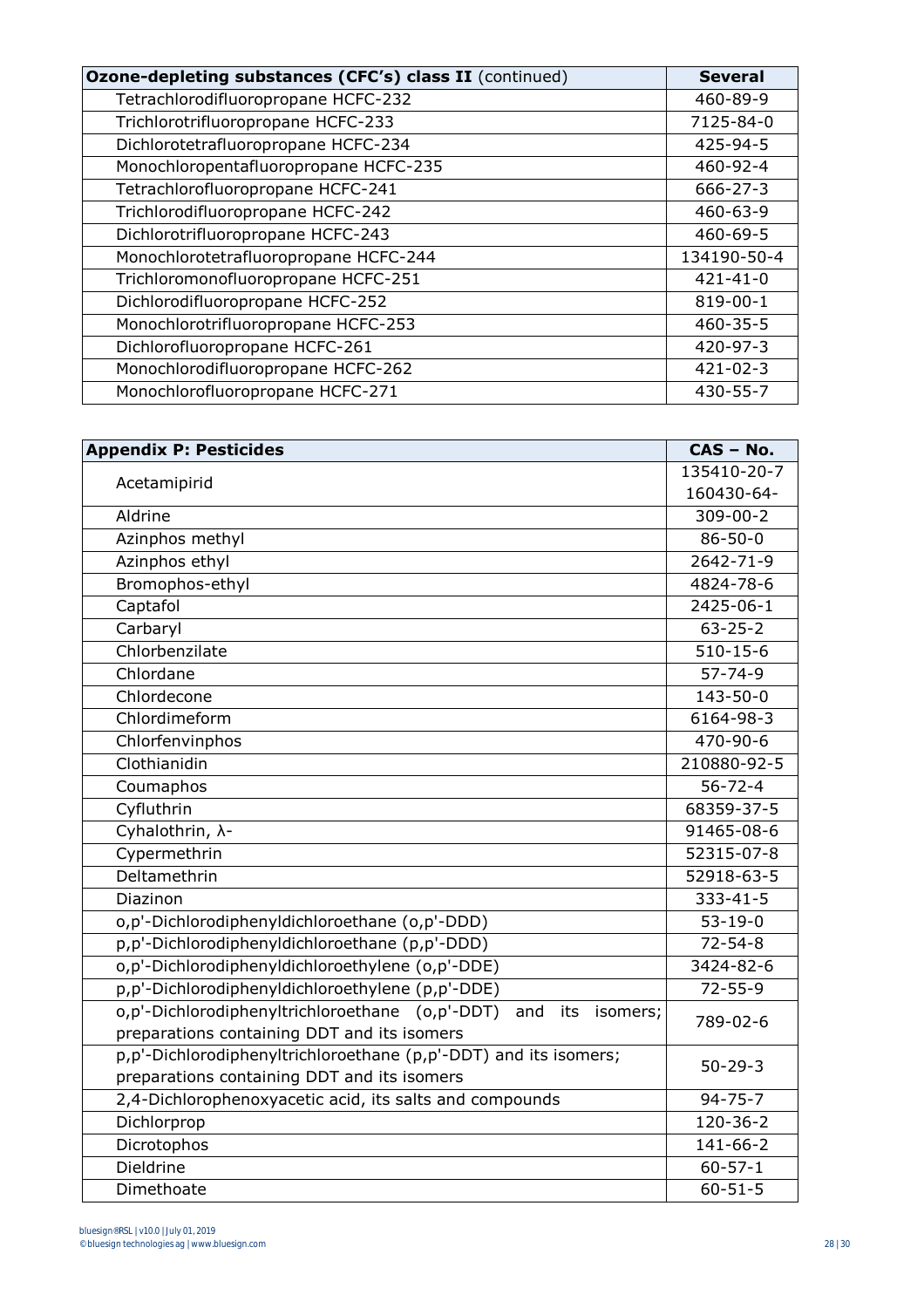| <b>Appendix P: Pesticides (continued)</b>              | CAS - No.       |
|--------------------------------------------------------|-----------------|
| Dinoseb and salts                                      | $88 - 85 - 7$   |
| Dinotefuran                                            | 165252-70-0     |
| Endosulfan, a-                                         | 959-98-8        |
| Endosulfan, $\beta$ -                                  | 33213-65-9      |
| Endrine                                                | $72 - 20 - 8$   |
| Esfenvalerate                                          | 66230-04-4      |
| Fenvalerate                                            | 51630-58-1      |
| Heptachlor                                             | $76 - 44 - 8$   |
| Heptachlor epoxide                                     | 1024-57-3       |
| Hexachlorocyclohexane (HCH), all isomers               | $608 - 73 - 1$  |
|                                                        | 105827-78-9     |
| Imidacloprid                                           | 138261-41-3     |
| Isodrin                                                | 465-73-6        |
| Kelevane                                               | 4234-79-1       |
| Lindane                                                | 58-89-9         |
| Malathion                                              | $121 - 75 - 5$  |
| <b>MCPA</b>                                            | $94 - 74 - 6$   |
| <b>MCPB</b>                                            | $94 - 81 - 5$   |
| Mecoprop                                               | $93 - 65 - 2$   |
| Methamidophos                                          | 10265-92-6      |
| Methoxychlor                                           | $72 - 43 - 5$   |
| Methyl parathion                                       | 298-00-0        |
| Mevinophos                                             | 7786-34-7       |
| Mirex                                                  | 2385-85-5       |
| Monocrotophos                                          | 6923-22-4       |
|                                                        | 150824-47-8     |
| Nitenpyram                                             | 120738-89-8     |
| Ethyl parathion                                        | $56 - 38 - 2$   |
| Perthane                                               | $72 - 56 - 0$   |
| Phosphamidon                                           | 13171-21-6      |
| Profenophos                                            | 41198-08-7      |
| Propetamphos                                           | 31218-83-4      |
| Quinalphos                                             | 13593-03-8      |
| Strobane                                               | 8001-50-1       |
| Telodrin                                               | 297-78-9        |
| Tiacloprid                                             | 111988-49-9     |
| Thiamethoxam                                           | 153719-23-4     |
| Toxaphene                                              | 8001-35-2       |
| Tribufos (DEF)                                         | $78 - 48 - 8$   |
| 2,4,5-Trichlorophenoxyacetic acid, salts and compounds | $93 - 76 - 5$   |
| Trifluralin                                            | $1582 - 09 - 8$ |

| <b>Appendix Q: Plasticizer</b>        | $CAS - No.$    |
|---------------------------------------|----------------|
| Bis-(2-methoxyethyl) phthalate (DMEP) | 117-82-8       |
| Butylbenzyl phthalate (BBP)           | 85-68-7        |
| Dibutyl phthalate (DBP)               | $84 - 74 - 2$  |
| Di-cyclohexyl phthalate (DCHP)        | $84 - 61 - 7$  |
| Diethylhexyl phthalate (DEHP)         | $117 - 81 - 7$ |